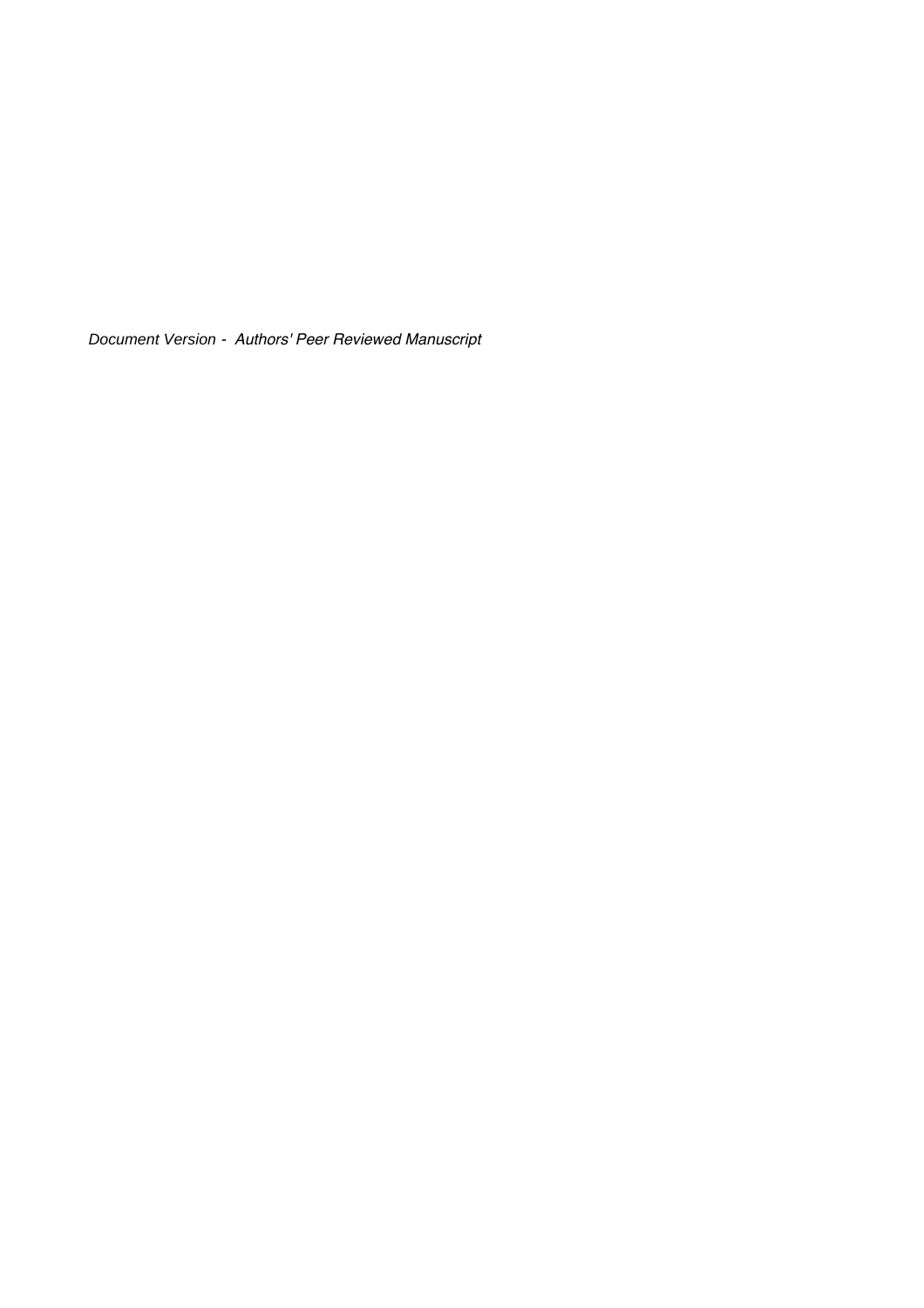# **Extended Reality Ecosystems: Innovations in Creativity & Collaboration in the Theatrical Arts**

#### **Sarah Atkinson & Helen W. Kennedy**

**Keywords:** Virtual Reality; VR; Extended Reality; XR; 360-degree video; Ecosystem; Collaboration

## **Abstract**

This article maps aspects of the current Extended Reality (XR) production ecosystem in the UK, capturing a unique industry at its moment of emergence. The last three years have seen an increase in activity by traditional theatre institutions in the UK producing and distributing VR and 360-degree video content. These projects have been made possible through interdisciplinary collaborations, which we are proposing as a 'virtual reality production ecosystem' in which a traditional art institution, a global technology partner and a group of creatives, artists, and technologists all join together in an innovative 'showcase' project. The 'ecosystem' notion has become somewhat of a buzz term in recent years - used to account for the organising principles of the creative industries, in this article, we adapt the descriptive and analytical value of this terminology through its application to four case-studies of VR or 360-degree video from 2015-16, produced by the National Theatre (*Fabulous.Wonderland*), English National Ballet (*Giselle*), The Royal Opera House (*Nabucco*) and Royal Shakespeare Company (*The Tempest*). We examine how each collaboration was initiated and formed, and how each project relates to government and institutional directives and policy, in the context of a technology at its point of emergence. Through interviews with a stakeholder from each of these projects, we explore the value system which emerges from within these ecosystems, including revenue generation, new artistic experimentations, audience engagement and the growth of innovation communities. Crucially, we consider how the theatrical arts in the UK is spearheading innovations and advances in Extended Reality, Virtual Reality and 360 degree video production, distribution, and audience engagement.

### **Introduction**

Virtual Reality, and Extended Reality production is a truly inter-disciplinary domain creative projects involve the work of theatre, film, and game practitioners alongside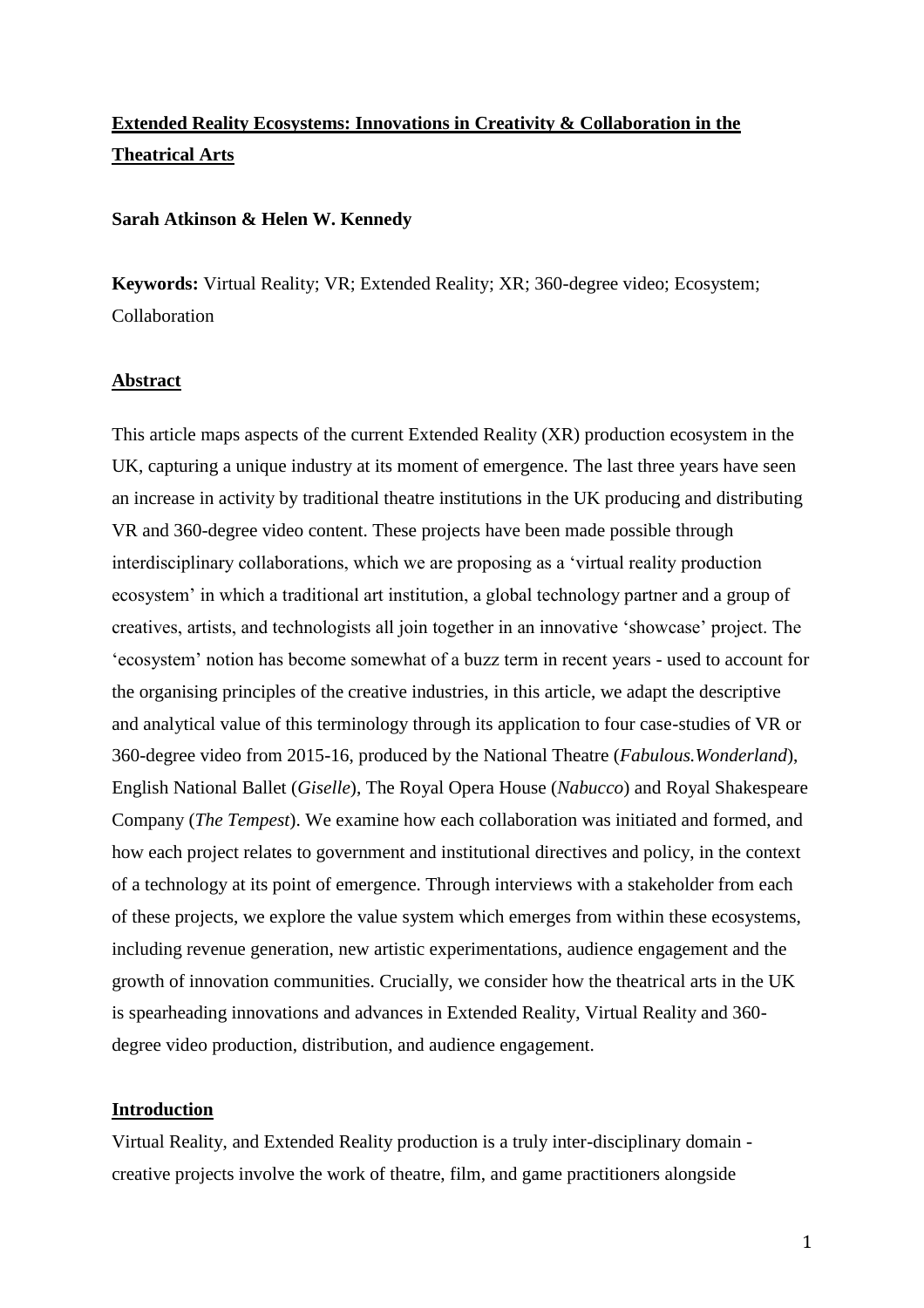journalists, psychologists, physicians, computer scientists, technologists and programmers. VR and XR projects are emerging from a number of interrelating industries – there is not a 'virtual reality' industry as such – they are born from a project-based mode of working, and as such, we have chosen to conceptualise them as unique forms of creative 'ecosystems'. There are many differing views on what constitutes an ecosystem e.g. Charles Landry (1995, 1996), John Holden, Paul Jeffcut, Kevin McCarthy (all 2004), Markusen et al (2011), Holden (2015). The ecosystem notion is relevant in the particular context of VR/XR production given the nature of the collaborations which work across organisations of differing size and divergent sectors. Applying the notion of the ecosytem within this context advances current conceptualizations of the creative industries and clusters paradigms, examining collaborative projects which extend beyond the creative sector into the corporate, technology and communication domains.

We see the further and increasing legitimisation of XR, VR and 360-degree video as a resource for artistic and creative experimentation and as a valid artistic form in the range of artists who have incorporated VR into their portfolio of creative expression. These include 'Björk Digital'<sup>1</sup> and the 'Daydreaming with Stanley Kubrick'<sup>2</sup> exhibitions both included VR exhibits and both hosted at Somerset House in London during what we have described as the "summer of VR" – the moment at which the form exploded into the mainstream in 2016. The visibility, profile and credibility of VR is underscored by a specific ecosystem of exhibition and distribution which are one in the same from an audience perspective. This is predominantly through festivals that have curated a programme of new XR andVR films and have significantly contributed to the growth in the number of spaces being provided for these experiences. These include Tribeca's Immersive Virtual Arcade and Storyscapes, the Sheffield Doc Fest where there has been an 'Alternate Realities' programme showcasing Virtual Reality and Interactive Documentaries since 2015, the VR suite at the Edinburgh Digital Festival, International Documentary Festival's DocLAB in Amsterdam which is the largest documentary festival in the world, the Future of Storytelling annual conference in New York, a curated programme of VR and 360 films at Sundance Festival and the first ever VR selection at the prestigious Cannes International Film Festival in May 2016 at the Festival's Film Market NEXT, the industry programme dedicated to the future of cinema.

<sup>1</sup> New Wing Somerset House, London, 1 September – 23 October 2016.

<sup>&</sup>lt;sup>2</sup> West Wing Galleries Somerset House, London, 6 July – 4 August 2016.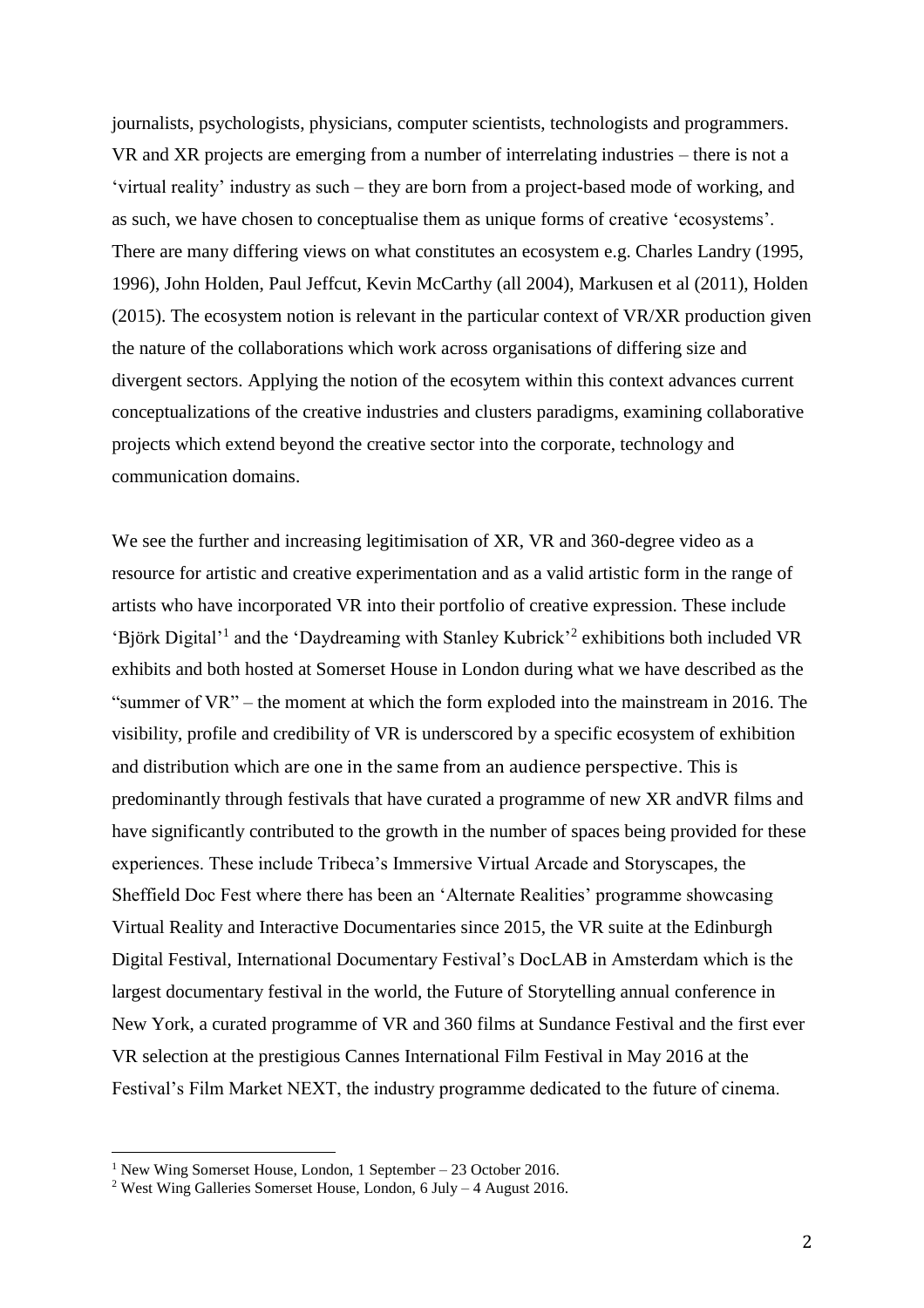#### **From companion application to centre-stage feature**

Each of the examples examined within this article (with the exception of the Royal Shakespeare Company's *The Tempest*) has been designed and launched as 'companion' experience which augments and enhances and crucially, promotes engagement in the 'main' event. It does so by providing access to additional and supplementary content for the audience to engage with before, after, or at a distance. The use of the technology in *The Tempest* is the key defining feature of their marketing and outreach campaigns which underline its accessibility and familial appeal, states the promotional summary: "In a unique partnership with Intel, the Royal Shakespeare Company will be using today's most advanced technology in a bold reimagining of Shakespeare's magical play, creating an unforgettable theatrical experience. *The Tempest* will be the perfect introduction to Shakespeare for young theatregoers and families."<sup>3</sup>

This coupling of technological innovation with artistic practices and marketing is a strategy that characterises many of the very first examples of Virtual Reality – in which some of the first mainstream, best known installations have been utilized as marketing tools prior to the release of films. These include a *Game of Thrones* "virtual elevator experience"<sup>4</sup> and The *Interstellar* (2014)<sup>5</sup> experience, both of which enable interactive access to some of the diegetic landscapes of the two storyworlds via Oculus Rift technology. In *Game of Thrones*, the experience also includes the use of high-powered fans, a rumble deck and jets of subzero air to emulate the elevators seven-hundred-foot ascent of the fictional location of Castle Black. In the *Interstellar* experience – audience members experience a virtual zero gravity tour of the 'Endurance' space craft which features in the film.

Drawing from the history of traditional television and film commercials and other short form content, such as car and technology advertisements, this is a space where innovation in production style, aesthetics and technique is cultivated through access to commercial sponsorship and corporate funding. There are opportunities that emerge as technology companies seek new practices through which to experiment, exploit and promote the affordances and potentials of their innovations/inventions. In many cases these commercials

<sup>3</sup> https://www.barbican.org.uk/the-tempest-royal-shakespeare-company/

<sup>&</sup>lt;sup>4</sup> [http://connect.hbo.com/events/game-thrones/game-thrones-exhibit/,](http://connect.hbo.com/events/game-thrones/game-thrones-exhibit/) It was installed in 8 cities on a worldwide tour including New York, Sydney, Belfast and Vancouver between January and August 2015 in order to promote the forthcoming Season 4 of the franchise.

<sup>5</sup> This was installed at the AMC Metreon in San Francisco, in November 2014 to promote the film *Interstellar*.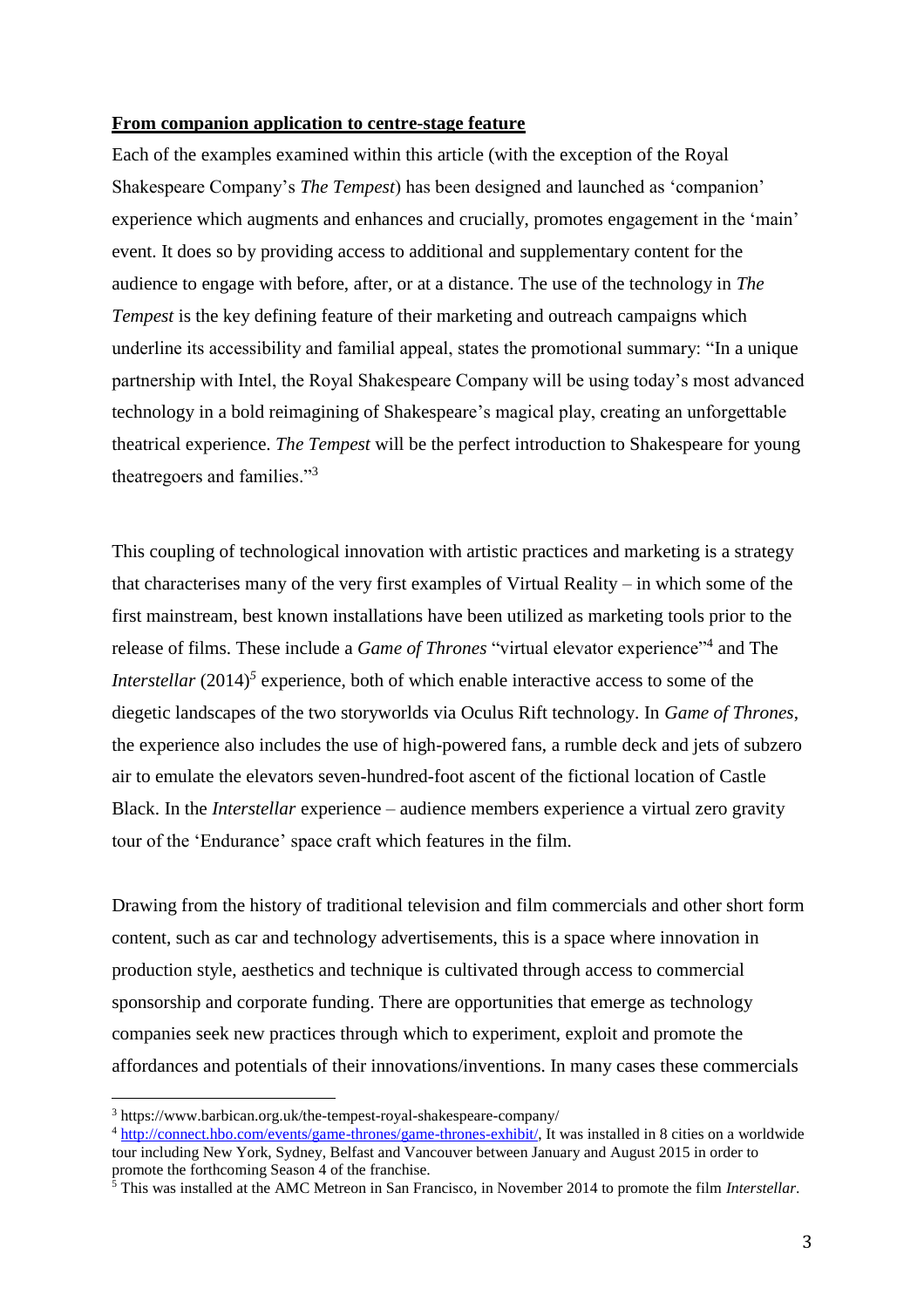or shorts have been the 'calling cards' that demonstrate artist prowess and help the production or individual creative practitioners to secure access to funding to develop larger scale projects. They are spectacular in their nature, redolent of Tom Gunning's theory of the 'Cinema of Attraction', in which the spectacle 'is interest in itself' (2000, p.229). These instances follow this historical trajectory, whereby early stories foreground, lavishly deploy and privilege the possibilities of the new technologies and techniques – we see this in contemporary games and film features and now in these early stages of the evolution of VR. Moreover, these synergies create an ecosystem, where artistic and creative endeavors are facilitated by the commercial sector:

"This tendency is conflated within digital storytelling in which it is not just an unveiling for the capabilities of the technologies but also as an advertisement for an associated piece of proprietary software or hardware." (Atkinson, 2014) *The Random Adventures of Brandon Generator* (2012), an interactive animated story, provided a showcase for the capabilities of the emergent HTML 5 standard whilst acting as a promotion for Microsoft Internet Explorer 7. The renowned *The Wilderness Downtown* (2010), produced for the Arcade Fire single 'We Used to Wait' directed by Chris Milk, showcased Google Street View. It is also a highly acclaimed example of a contemporary music video advancing digital production practices and modalities. In these cases, the examples are not only adverts for the music, they also function as commercial showcases for the technologies that they employ*,* and their core story telling mechanism is the showcase of the technological platform. They are ecosystems with very different outputs which span the purely creative and the ruthlessly commercial but they all share the same underlying structures of collaboration between cutting edge technologies/technologists and artistic production/practitioners.

The integration of virtual reality into the theatrical arts was initiated by the LA Philharmonic Orchestra's digital initiatives team in 2015 via the 'VAN Beethoven' Virtual Reality Orchestra VR experience. Hempel (2015) commented on the four-minute performance: "This is the first time I've seen a nonprofit organisation harness this technology to bring a cultural experience to underserved communities…. [This is] the larger promise of virtual reality, realised" (2015). This quotation illustrates the frequently enthusiastic way in which many embrace the democratizing and egalitarian promise of VR, (that they enable access to previously inaccessible spaces previously limited by geographic distance or cultural exclusion) but there is yet to be any compelling evidence and data to account for these claims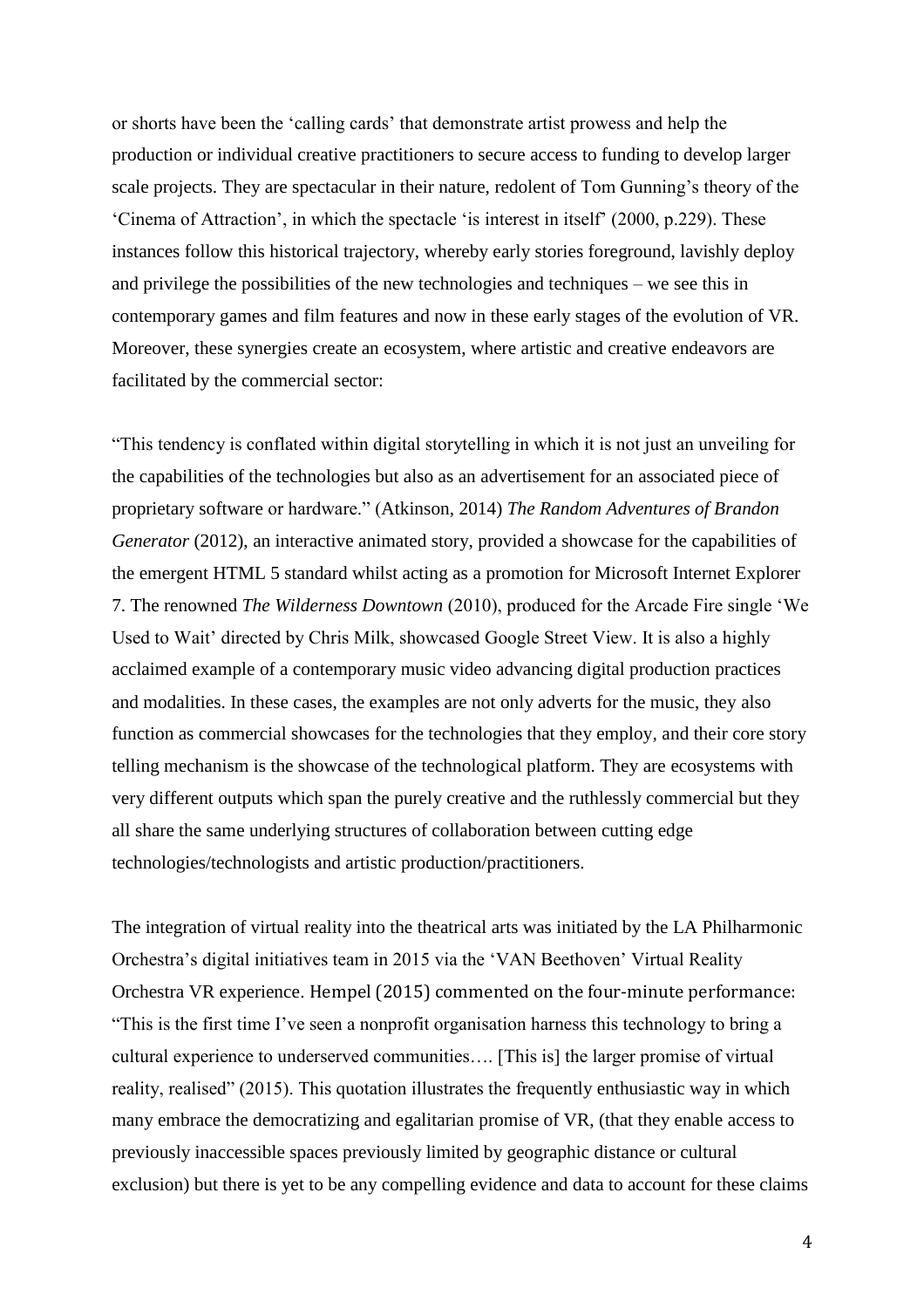of an increase in access and engagement within underserved communities. Nonetheless, this particular example presents a landmark moment as the inception of virtual reality as a mode through which to access and engage with the theatrical arts. This article presents further examples on how VR can be used as a tool for increasing access and audience engagement.

#### **The Ecosystem approach**

The 2016 'From Live-to-Digital Report' commissioned by the Arts Council England grappled with the challenges of the feasibility and viability of smaller theatres and theatre production companies entering the 'Event Cinema' market. As the report evidences, this is now a global multi-million industry built on a significant infrastructure of international satellite broadcasts. The report stated:

"In order to enter the Event Cinema (and potentially the Virtual Reality and Augmented Reality) market(s), many suggested it would be most appropriate for small to mid-scale companies to collaborate with larger players through well-curated, high-profile collaborative initiatives – e.g. a set of performances programmed in cinemas over a short period. Many of those larger theatre players interviewed for this study, including producers and distributors, indicated an openness to discussing what form this could take." (SOLT, 2016, p. 6.13)

Taking 2016 and 2017 as the focus to examine the extent to which this has been taken forwards, we can see that Virtual Reality is being utilised by a number of key cultural organisations in the UK as part of audience and visitor engagement strategies particularly through new types of collaborations. We propose the emergence of a particular form of "temporary collaborative ecosystem" and do so by deploying a "cultural ecosystem approach" (Hernández-Acosta, 2015, para 3). Hernández-Acosta elaborates a "concept of cultural ecosystems as a broader approach to understand diversity, interdependence, and collaboration in the cultural and creative industries" (Hernández-Acosta, 2015, para 1) which is particularly relevant to this set of case studies and at this moment of emergent practice.

We are extending this analytical approach to examine the formation of what we are proposing as 'emergent collaborative ecosystems'. These are ecosystems which converge technology, artistic and craft practices with policy and technology infrastructure investment agendas of cultural and governmental organisations in the UK during 2016-2017.

Collaborative Virtual Reality Ecosystems are distinctive to the geo-specific phenomena known as 'media clustering': the agglomeration of media companies in a particular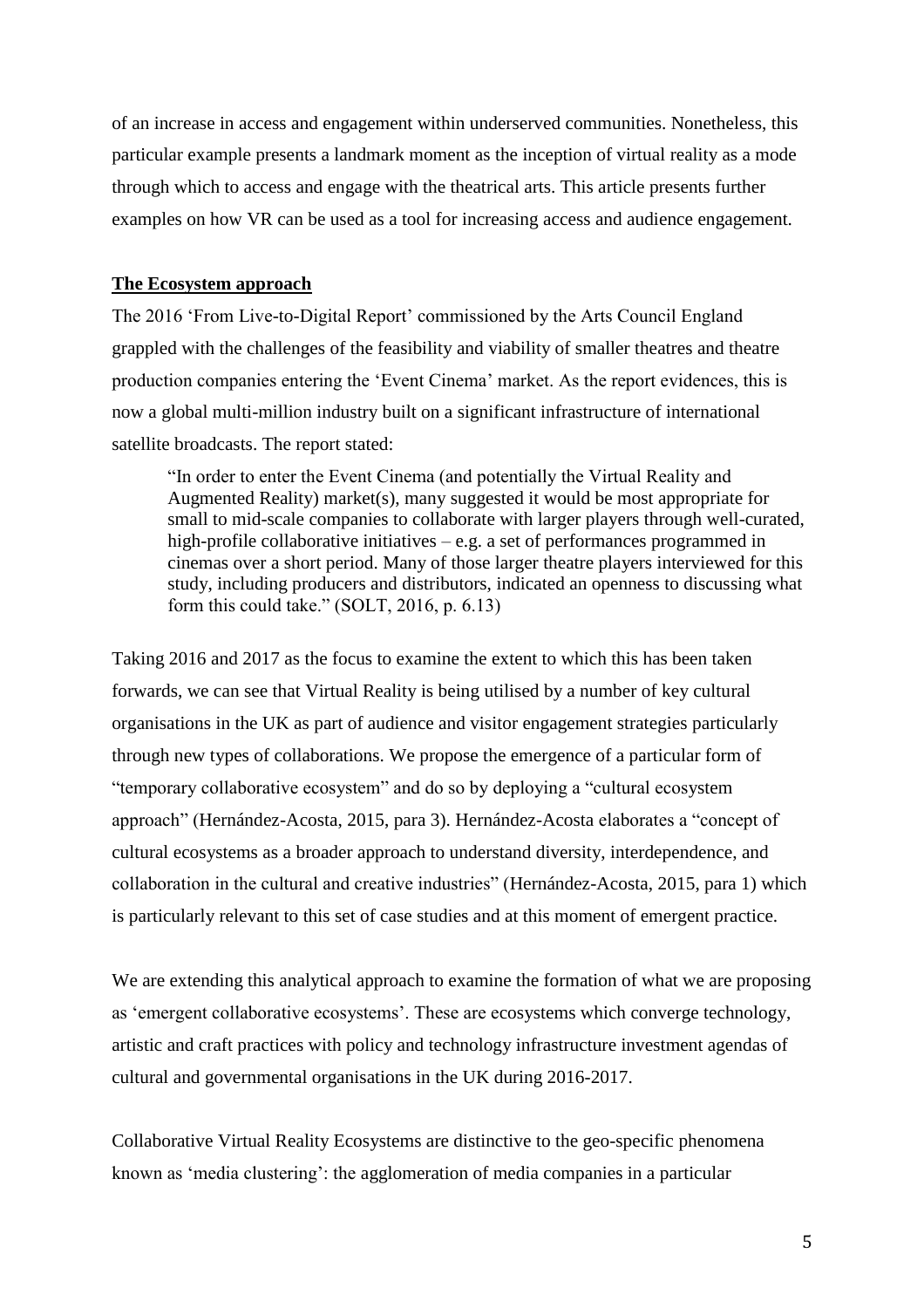geographic area. Landry has concluded that such a milieu 'is a physical setting where a critical mass of entrepreneurs, intellectuals, social activists, artists, administrators, power brokers or students' exists (2012, p.133). Borgh and Cloodt, extend the analysis to propose a 'knowledge-based ecosystem' in their study of a Dutch high-tech campus. A space that is "creating and sustaining an environment where collaboration between (initially) loosely interconnected companies can evolve and take place" (2012, p.151). The ecosystem notion advances clustering frameworks since within VR, the space is virtual, moves beyond the physical, and involves organisations from different sectors, clustering normally applies to individuals and organization from one sector or a group of similar sectors.

This sense of place is often particularly foregrounded in understandings of *creative* clusters (Bazalgette, 2017) . In our case studies, we observed a de-territorialised system that might be conceptualised as a virtual reality milieu that traverses geographies, cultural and disciplinary boundaries in equal measure. Indeed, as Komorowski has observed: 'co-location does not mean collaboration' (2016, p.186). Rather than geographical clusters – we view the ecosystems presented within this article as conceptual *constellations* (Normann and Ramirez, 1993) that cross over sector-boundaries and geographic limitations as our case studies involve global players such as Intel and Sky.

The ecosystem rhetoric has found its way into discussions around immersive technology in particular, for example, in relation to the UK's digital economy: "Digital Catapult believes a strong ecosystem is key to developing the UK's immersive technologies, that's why we're founding partners of Immerse UK."<sup>6</sup> In these instances, the notion of an ecosystem is not fully fleshed out but are certainly underpinned by an understanding of the interdependencies between the creative, the technological and the investment domains in order to drive innovation and sectoral growth. The use of this language also indicates a strong adoption of this discourse to further a particular policy and investment trajectory rather than an actual detailed consideration of what this means in practice. Hernández-Acosta claims that cultural ecosystems need to be understood "as a priority of creative industries policies" (Hernández-Acosta, 2015, para 8).

<sup>6</sup> https://www.digitalcatapultcentre.org.uk/immersive/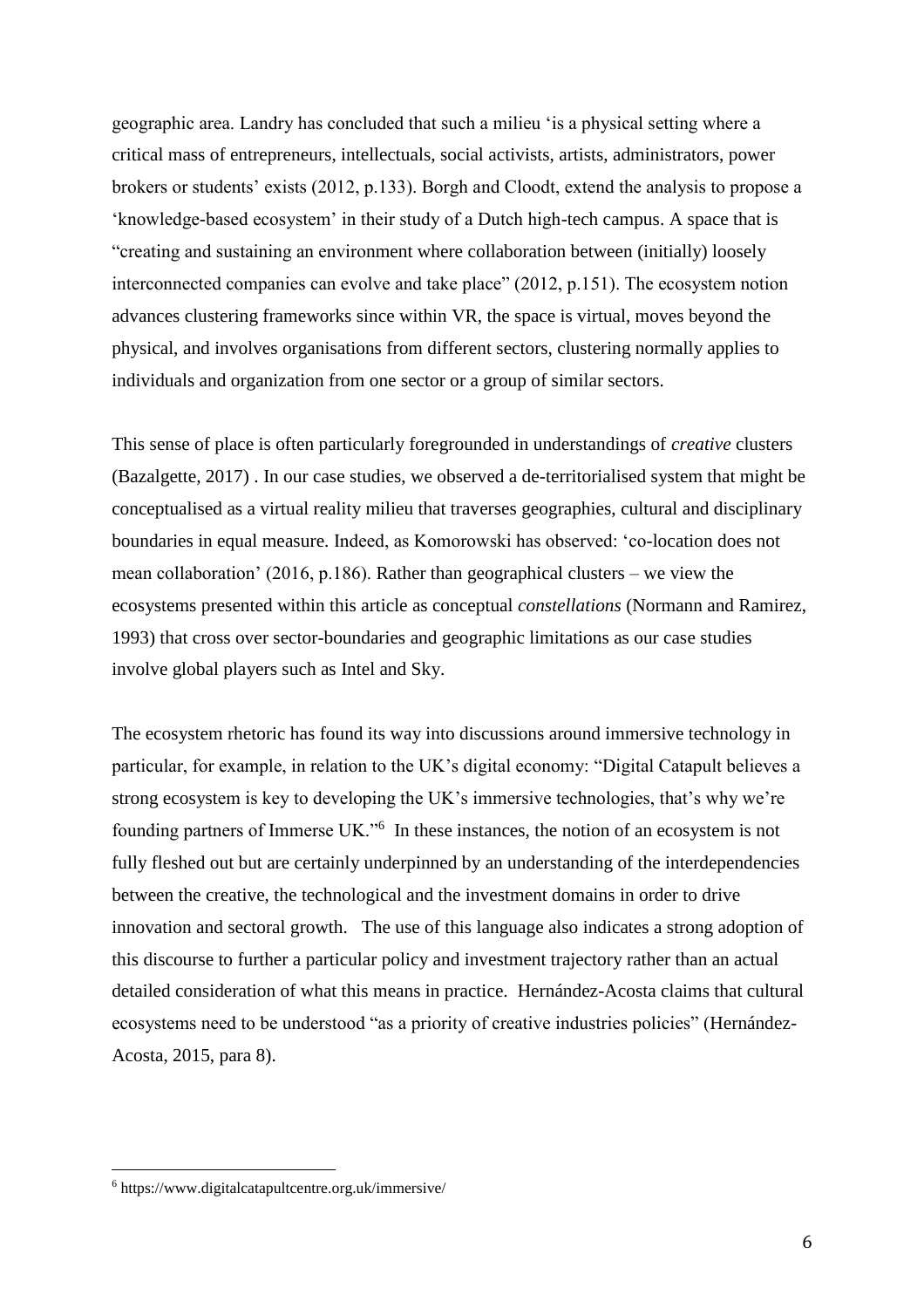Bennett presents a critique of the rhetoric of the ecosystem in which those inhabiting these types of spaces in the creative industries have "shied away from language that smacks of industrial processes and economics and describe the sector instead as an 'ecosystem'." (Bennett, 2015, para 6) posing a potential:

"threat to developing effective policy and industrial strategy for the creative industries. It allows people with responsibility for the sector to imagine that it is in some ways a selfregulating and inherently resilient system. That the creative industries are somehow governed by 'organic' processes separate from market forces." (Bennett, 2015, para 7)

We note Bennett's critique and recognise the challenge that these metaphors potentially pose to arguments for economic investment, however, the language of an ecosystem affords helpful descriptive and analytical purchase at this particular early stage in the development of this emergent set of practices in 360-degree media and VR production so we will be deploying this terminology and the metaphors it affords throughout this analysis. Particularly relevant are the notions of diversity and interdependence which are particularly key in the specific collaborative structures under examination here.

This article examines four cases which collectively provide a snapshot of this area of innovation. These four case studies involve major internationally recognised cultural institutions in the UK, all situated within the theatre and performing arts sector. In the UK, the early adopters, those to most readily take VR technologies to 'centre stage', appear to be Live Theatre and performing arts. It is theses communities who are demonstrating the greatest agility in their experimental and innovative approaches, their swift take-up and exploitation of the affordances of these technologies. The potential synergies and practices between technology and live performance have already been significantly exploited and evolved as a result of the 'event' cinema<sup>7</sup> ecosystem which is already very established, and in which all of our cases have long successful trajectories. For example, The National Theatre Live first launched with a pilot season in 2009. The Royal Opera House pioneered cinema broadcasting in Britain, with their first transmission of Mozart's *Don Giovanni* in 2008.<sup>8</sup> The RSC began their programme of 'Live from Stratford-upon-Avon' in 2012. The recently

<sup>&</sup>lt;sup>7</sup> The term used to describe the live or relay broadcasts of live performances into cinema auditoria – theatre, music, dance, sport etc. It is sometimes also referred to as 'alternative content' – see Atkinson & Kennedy 2016 for a full definitional discussion.

<sup>8</sup> 'Exploring the market for Live to Digital Arts,' *MTM* (2015).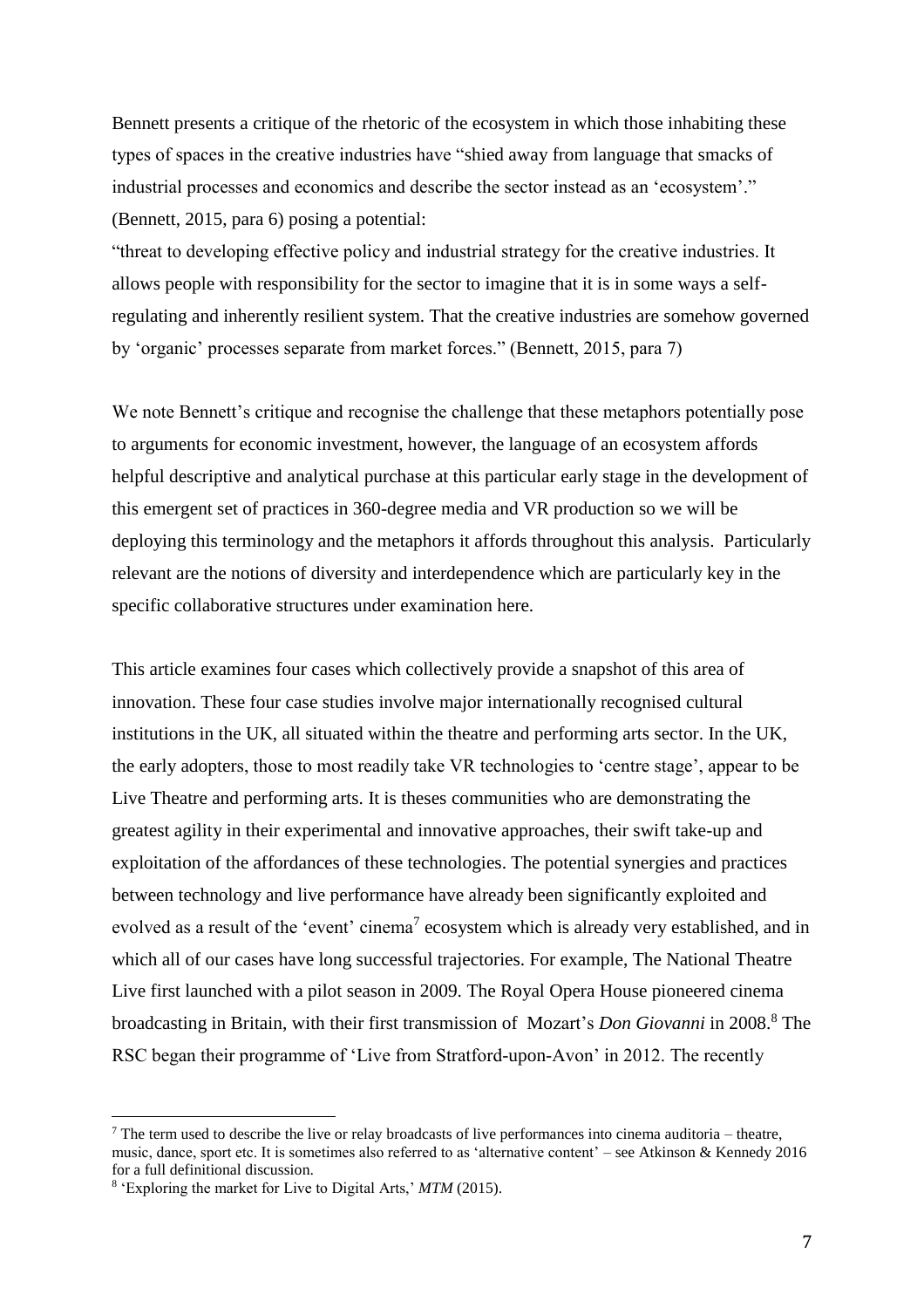commercial and economic success of the Event Cinema model is a useful touchstone for the potentials emerging from the adoption of VR in the case studies that we examine.

In this article, we look at The National Theatre's (NT) 360-degree experience of *Fabulous Wonder.Land* (December 2015), the English National Ballet's (ENB) 360-degree *Giselle* (October 2016) the Royal Opera Houses' (ROH) *Nabucco* 360-degree experience (October 2016), and Royal Shakespeare Company's (RSC) production of *The Tempest* (November 2016) in what we would refer to as 'showcase collaborations' as models of emergent production ecosystems. These collaborations all have in common that they comprise of three interdependent and diverse types of organisations:

- 1. Cultural Organisations
- 2. Technology Corporations and/or Technology Platform Providers
- 3. Artists, Creatives and Technologists (sole traders, freelancers or SMEs)

Collectively, these three types of organisation, each with their own stake in the arts form a collaboration that is characterised as an ecosystem. Challenging the perception of the arts as being divided into distinct and potentially agonistic fields of amateur and professional practice, Matarasso has claimed that the arts are "better understood as a complex ecosystem in which people may play different roles at different times or in different aspects of their careers." (2012: 76). In each of these examples, the traditional institutions – NT, ENB, ROH, and RSC – engage with new technologies, new technical partners and artists from beyond their own immediate familiar and comfortable cultural milieu.

Hernández-Acosta proposes a pyramid model of ecosystems – input firms at the base, competitive firms in the middle and high impact firms at the peak of the pyramid (Hernández-Acosta, 2015, para 11). Within this model, the top two teirs are commercially orientated where competitive firms "sometimes, [...] access government funds to develop specific projects, although it is not usual to sustain their operations through subsidies" (Ibid, para 11). This model does not account for the roles which larger, more significant arts and cultural organisations can play in the support and sustainability of a production ecosystem. All cases considered within this article involve a publicly-funded cultural organization. These would not fit into Hernández-Acosta's input firm tier, which is predominantly comprised of individuals and small companies.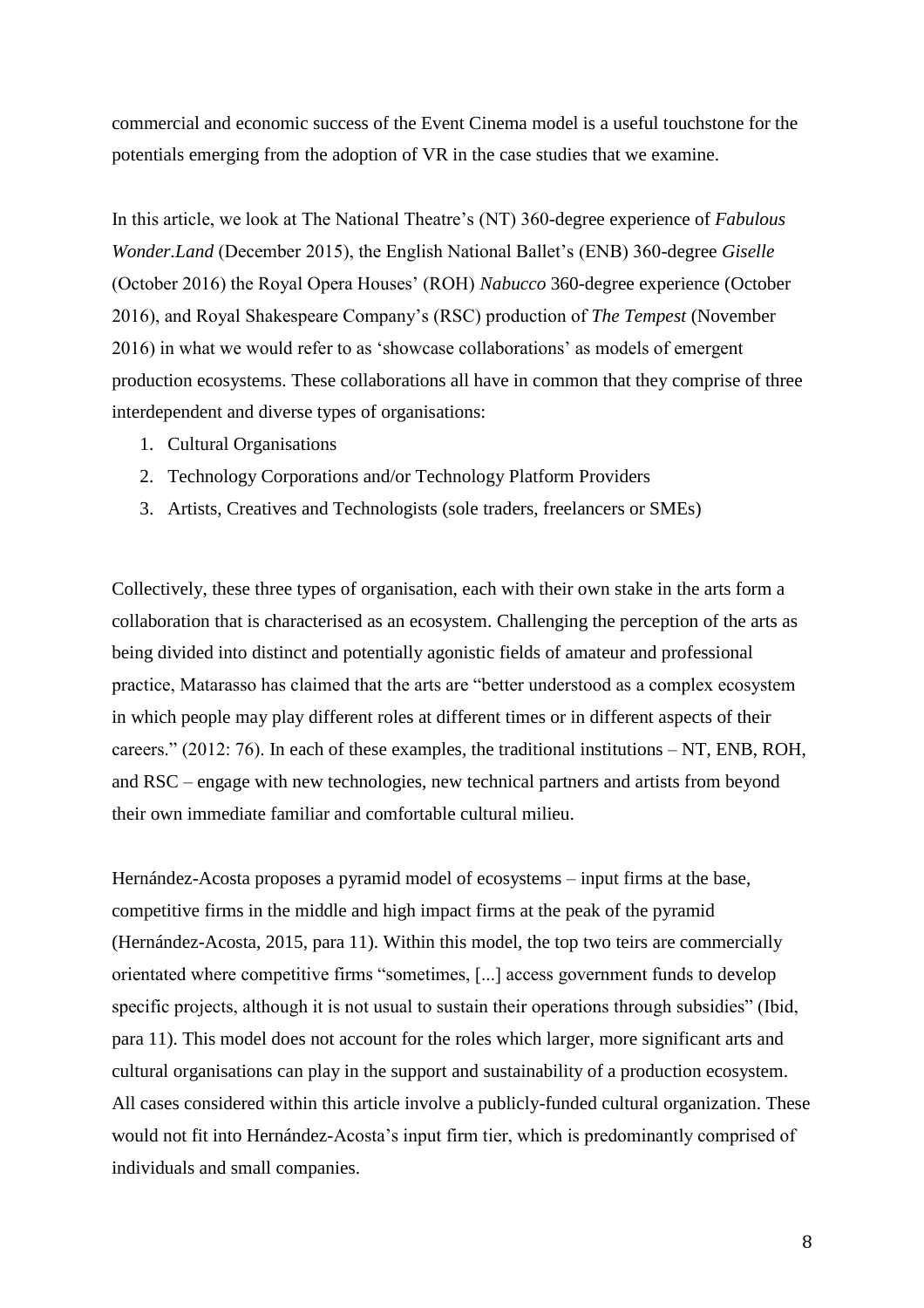More useful is Holden's model of ecosystems made up by commercial, publicly-funded and home-made dimensions.

We propose the following structure, the collaborative VR ecosystem:



Figure 1: The collaborative VR ecosystem (Source: the author)

The technology corporation provides the platform and a source of commercial sponsorship, the cultural organization provides access to content – they rely predominantly upon public income – through arts funding and revenue generated by ticket sales. The creatives, artists and technologists are lone practitioners, or small to medium business enterprises.

The constitution of these emergent VR ecosystem is one of Technology; Arts, Culture and Innovation through research and development. "It is also vital for future growth that we build on our long history of excellence in the arts and culture and the talent it nurtures, to develop an ecosystem that brings together creativity and culture with technology, research and innovation." (Creative Industries Council, 2014, p. 3) We see here precisely this desired convergence of the interests of a cultural institution, a corporate institution and a technology provider (for marketing, audience growth, showcase), *and* a convergence of high and low culture (through arts organisations utilisation of 'popular' technologies)

In this constellation – there is equality in its formation in that any one of the agents – technical, cultural or innovation can initiate collaboration, as we shall see is the case in all of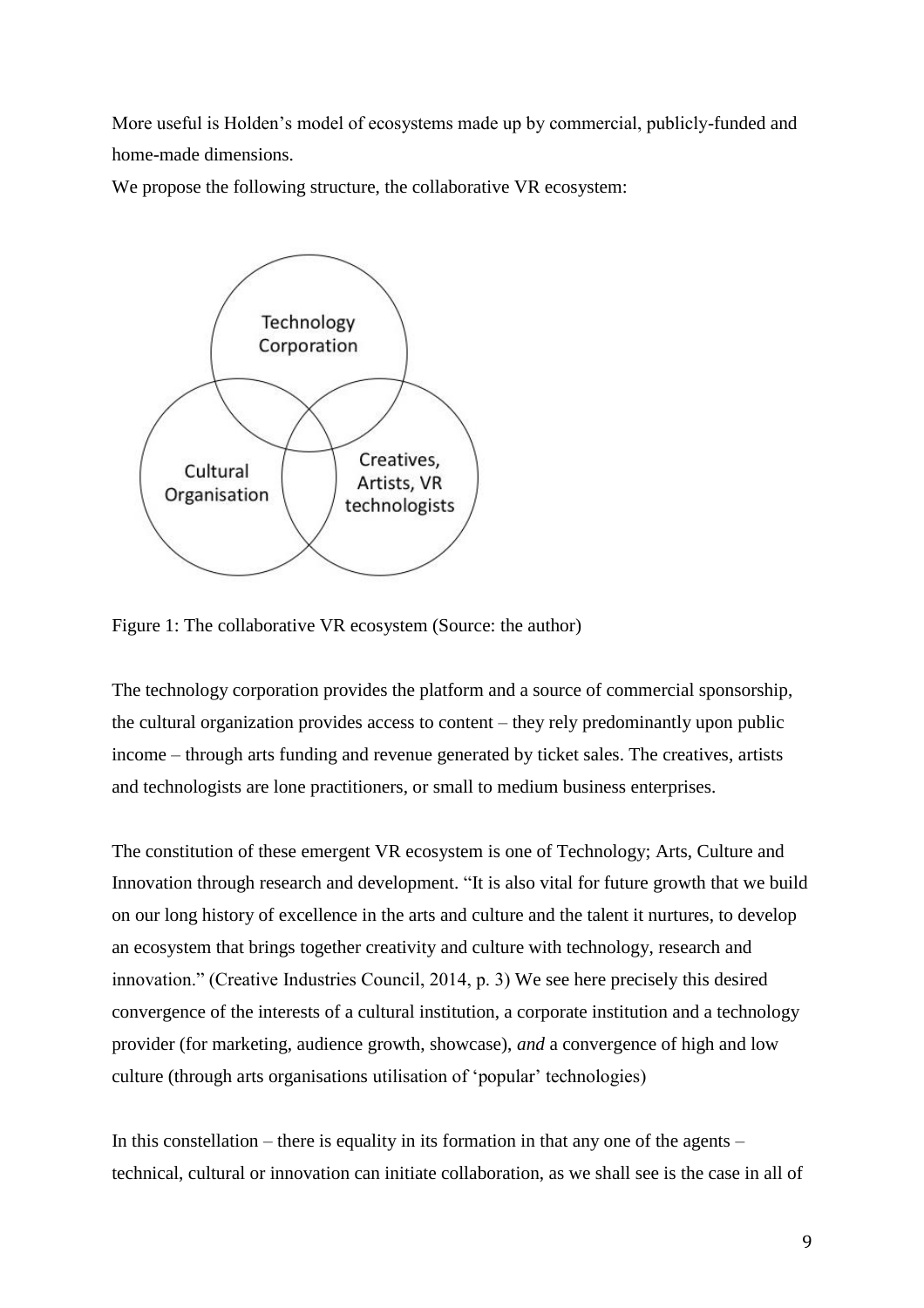the cases discussed in this article. In their model, value creation is identified through "(1) facilitation of the innovation process for individual companies and (2) creation of an *innovation community*" (Borgh and Cloodt, 2012, p. 15, emphasis added).

| <b>Production</b>    | <b>Technology</b>       | <b>Cultural Organisation</b>   | <b>VR Creatives &amp;</b>        |
|----------------------|-------------------------|--------------------------------|----------------------------------|
|                      | Corporation             |                                | <b>Innovators</b>                |
| Giselle $(2016)$     | Sky VR                  | <b>English National Ballet</b> | Factory 42                       |
| Nabucco $(2016)$     | Jaunt VR                | Royal Opera House              | V&A Sound Design                 |
| The Tempest $(2016)$ | Intel                   | Royal Shakespeare              | The Imaginarium                  |
|                      |                         | Company                        |                                  |
| wonder.land (2015)   | Oculus Rift             | National Theatre               | Play Nicely, 59                  |
|                      |                         |                                | Productions                      |
|                      |                         |                                |                                  |
| Draw Me Close (2017) | Tilt Brush (Google) and | National Theatre/              | <b>Illustrator Teva Harrison</b> |
|                      | HTC Vive, IKinema       | National Film Board            | and developer All Seeing         |
|                      |                         | Canada                         | Eye                              |
| Ugly Lies The Bone   | <b>HTC</b> Vive         | <b>National Theatre</b>        | COOL! By Firsthand               |
| (2017)               |                         |                                | Technology                       |
|                      |                         |                                |                                  |
|                      |                         |                                |                                  |

See the constituent players in each of our four examples in table 1.

Table 1: The range of key players in the various different projects indicating the leading trajectory of the National Theatre in this domain.

In the following, we will discuss our cases in depth.

# **Fabulous Wonder.Land**

This was National Theatre's first foray into VR. The exhibit initially formed part of a digital exhibition in the front-of-house space of the Olivier Theatre at the National Theatre South Bank, in conjunction with the Wonder.Land stage musical. It also featured in the Live Cinema Conference exhibition in May 2016 (see figure 2)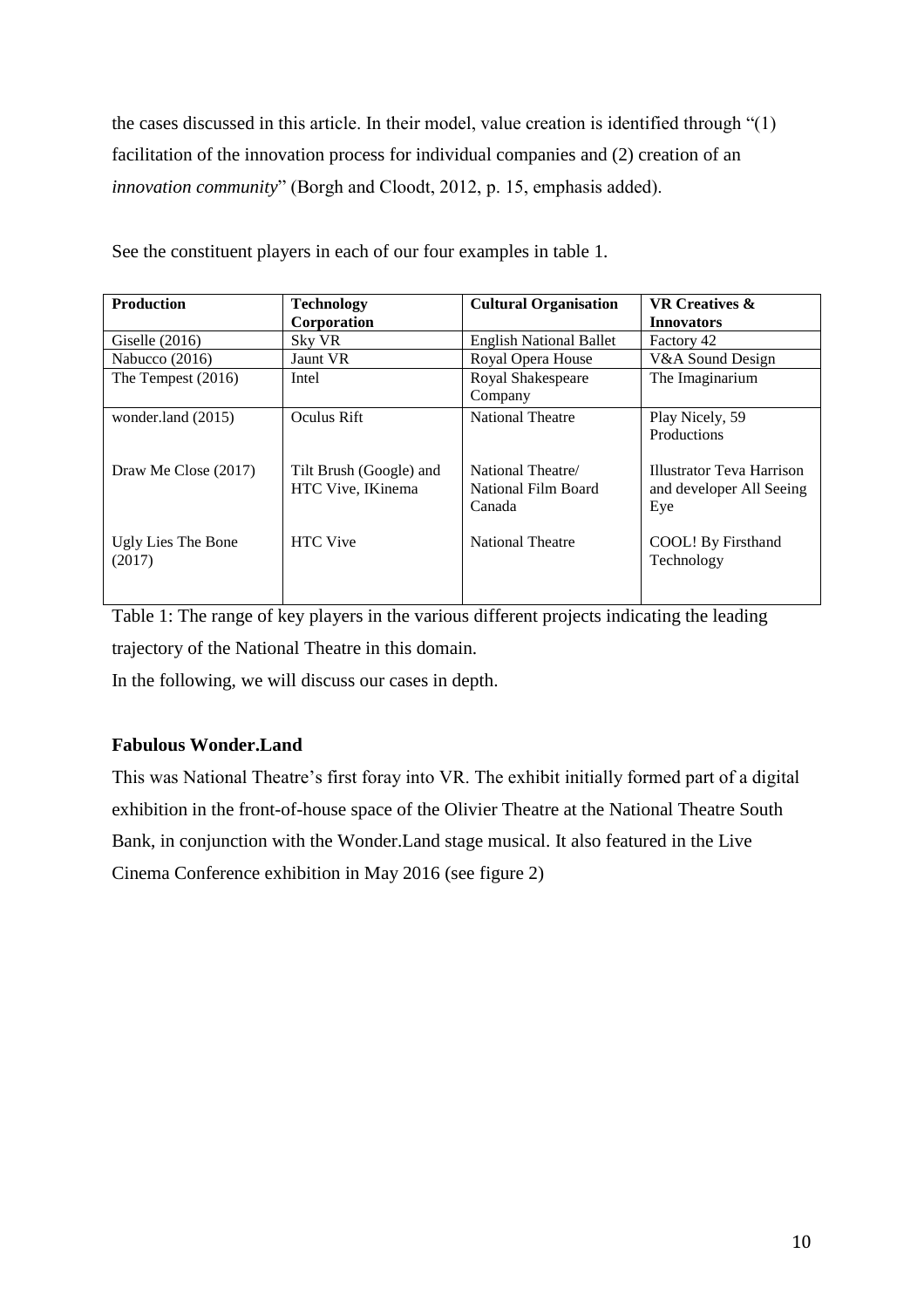

>>Figure 2: Fabulous.Wonderland exhibited at the Live Cinema Conference, King's College London, May 2016. Photo: Richard Eaton.

The Wonder.Land exhibition included interactive and digital installations created in collaboration with 59 Productions. It was an inherently 'digital production' in its content, storyline, themes and design telling the story of a modern day Alice – 'Al' – who enters the world of Wonder.land through her smartphone.

The *Fabulous.Wonderland* VR App was produced by Play Nicely Bristol and 59 Productions. It is a VR music video of Damon Albarn's track 'Fabulous' taken from the soundtrack of the stage play. Almost 5 minutes in length, the video comprises of Computer Generated Imagery based on the psychedelic and neon graphics of the production design in which the Cheshire Cat, played by performance artist Hal Fowler who was motion tracked as he performed the song to camera. This experience is now available for public download on the Apple App Store.

In the immediate wake of the *Fabulous.Wonderland* project , the National Theatre set up their own "Immersive Storytelling Studio" and has since gone on to produce two further productions. The National Theatre has also presented two more front-of-house installations. Firstly, The BBC's *Easter Rising: Voice of a Rebel* VR which was shown in conjunction with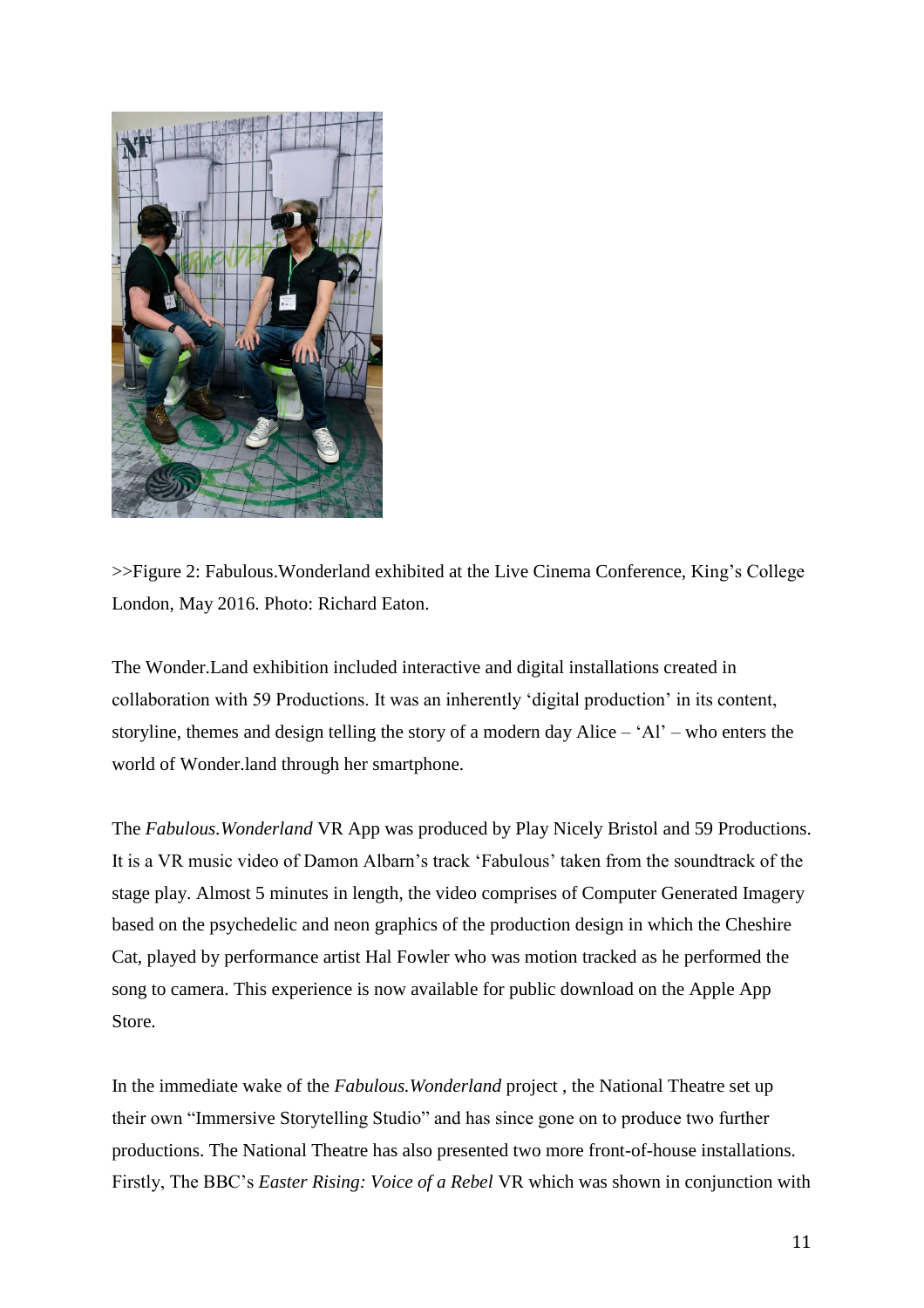their staging of the play *Plough &The Stars.* Secondly, the VR software ('Cool!' - a VR Pain Control therapy) which features in the play *Ugly Lies the Bone* – was exhibited outside the Lyttelton theatre for audience members to experience after watching the stage play.

## **Giselle**

Giselle VR is a short 360-degree film, accessible via the Sky VR app. It was made through a partnership between Factory 42, English National Ballet, and Sky VR. It presents an aesthetic convergence of Dance, Film and VFX. Giselle star Tamara Rojo, the ballet's artistic director and lead principal, dances around the space emitting a trail of dust and light behind her, a 2 minute experience produced by a new 'immersive content company', Factory 42.<sup>9</sup> Dan Smith explains how this particular collaboration came about:

"John was commissioner for Sky Arts – he knows the people at ENB very well, we initiated the whole thing. So as a company we want to retain Intellectual Property (IP) as much as we can. Our model is to get an idea, structure it, attach an institution or a talent, and then go to a funder. Then we can structure the deal then and retain a certain amount of IP. Especially with VR, the business model isn't established, and so we need to be thinking about it, but it makes commercial sense for us to do it. It's very easy to go bust in the world that we're in where there's no proven method of income." (Dan Smith, Factory  $42$ )<sup>10</sup>

The English National Ballet is "Britain's only classical ballet company dedicated to touring ballets nationwide at an affordable price for audiences<sup>"11</sup> and so this project presents an opportunity to reach a wider audience through a global media distribution platform.

## **Nabucco**

 $\overline{a}$ 

The Royal Opera House (ROH) produced Verdi's Nabucco, a chorus in 360-degrees. It presents the company rehearsing a song in the lead-up to the opening night, from rehearsal room to stage. The ROH also produced an earlier piece – The Nutcracker which follows the journey of one of the Royal Ballet's dancers onto the stage. As Tom Nelson, Head of Audience Labs, at the ROH explains:

"we've always been intrigued by what new technology can do for us, so we were one of the first to do 3D into cinema, and so it was really a piece of R&D, how might this reengage people in our art and in our brand? We've got good assets, but what could

<sup>9</sup> These contemporary examples are an evolution from /departure from earlier pioneering work such as *Pina* in 3D (2011, Dir[: Wim Wenders\)](http://www.imdb.com/name/nm0000694?ref_=tt_ov_dr) which also placed the audience in amongst the dancers.

 $10$  In an interview with Sarah Atkinson,  $23<sup>rd</sup>$  June 2016.

<sup>11</sup> https://www.ballet.org.uk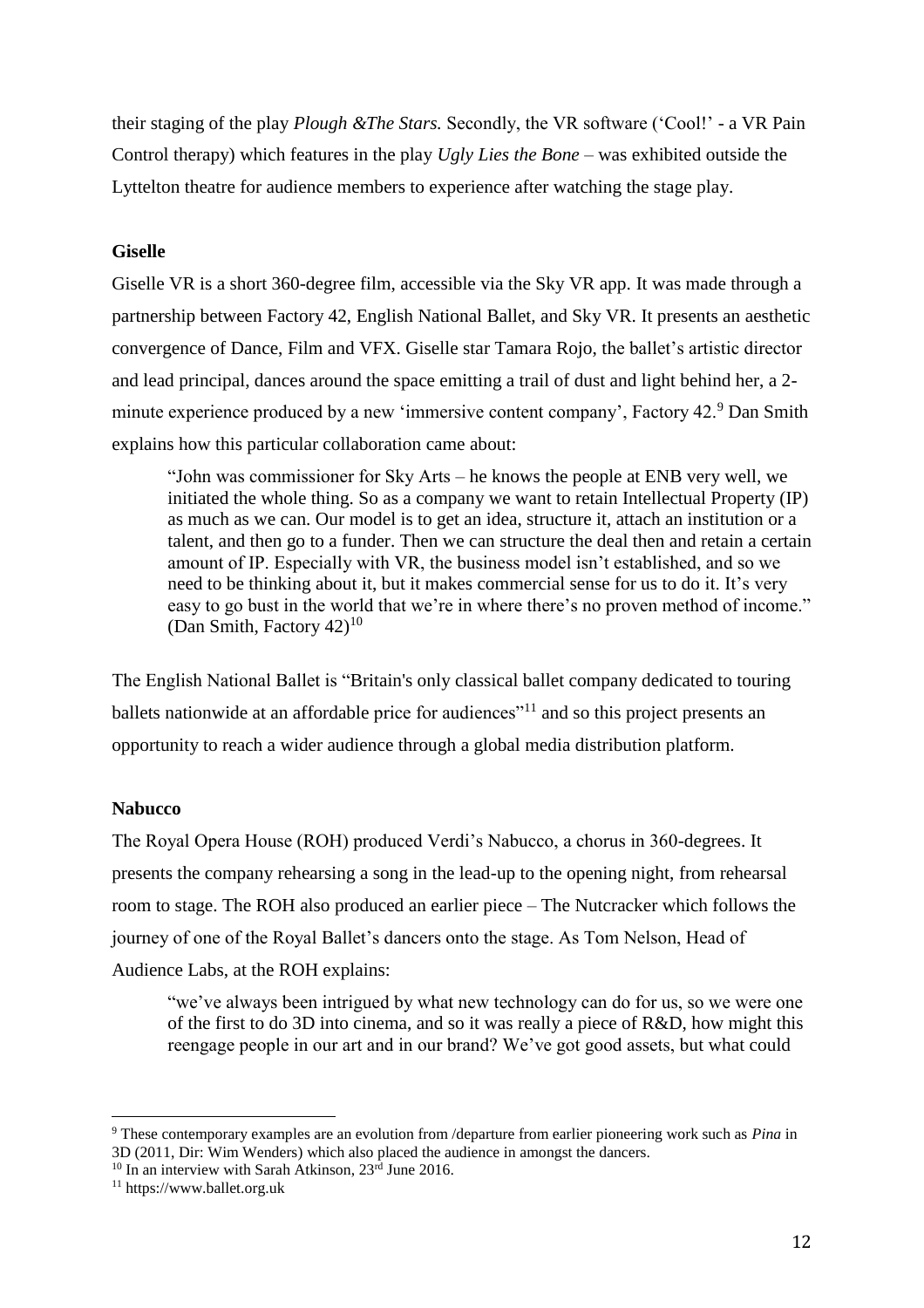we do with them? 360 was a new thing a couple of years ago, let's just give it go" (Tom Nelson, Royal Opera House). <sup>12</sup>

Nelson goes onto explain the context of the partnership with Jaunt VR:

"Jaunt VR were a partner since we didn't have the capital to invest in the huge VR rigs, what was nice about Jaunt was that they had the hardware, but they also had the production pipeline as well – pre and post – […] so Jaunt was very attractive to us. The other factor that was important with Jaunt was at the time, they were one of the few platforms that had ambi-sonic sound which is 4 channels of sound. So in the experience, you can turn your head and get different feelings of presence through the spatial sound. For opera that was incredibly important to us, perhaps more important than the pictures that we were immersing people in a sonic world" (Tom Nelson, Royal Opera House). <sup>13</sup>

Nelson's account of their artistic intentions and the technological affordances is very expressive of the creative value of the collaborations underpinning the ecosystem.

### **The Tempest**

The RSC working in partnership with Intel and The Imaginarium, a performance capture studio set up by Andy Serkis, used Shakespeare's *The Tempest* to create the world's first live motion-capture performance. Through taking real-time information from a motion-capture suit, mapping onto a digital avatar of the character of Ariel, a spirit, who accompanies the character of Prospero throughout the play, who is then projected out onto the stage through 27 projectors. The technology was developed by Imaginarium, using Epic Games' Unreal Engine and powered by Intel's processors, a project in which Seymour observes that: "So Intel got to push their tech to its limits, The Imaginarium fulfilled a long-held goal [live motion capture] and the RSC staked its claim as one of the entertainment world's leading innovators. All in all, a tidy techno hat-trick."

This suggestion of an interdependent and mutually-beneficial partnership through which to realize the technical and creative ambitions of each of the stakeholders further underscores the proposition of our collaborative ecosystem model, which we have developed below to offer an interpretation of the various values afforded. As Sarah Ellis, Director of Digital Development at the Royal Shakespeare company explains their particular interest in the project: 'The lens that we're looking through this is about extending the theatre making

 $12$  In an interview with Sarah Atkinson,  $23<sup>rd</sup>$  June 2016.

 $13$  Ibid.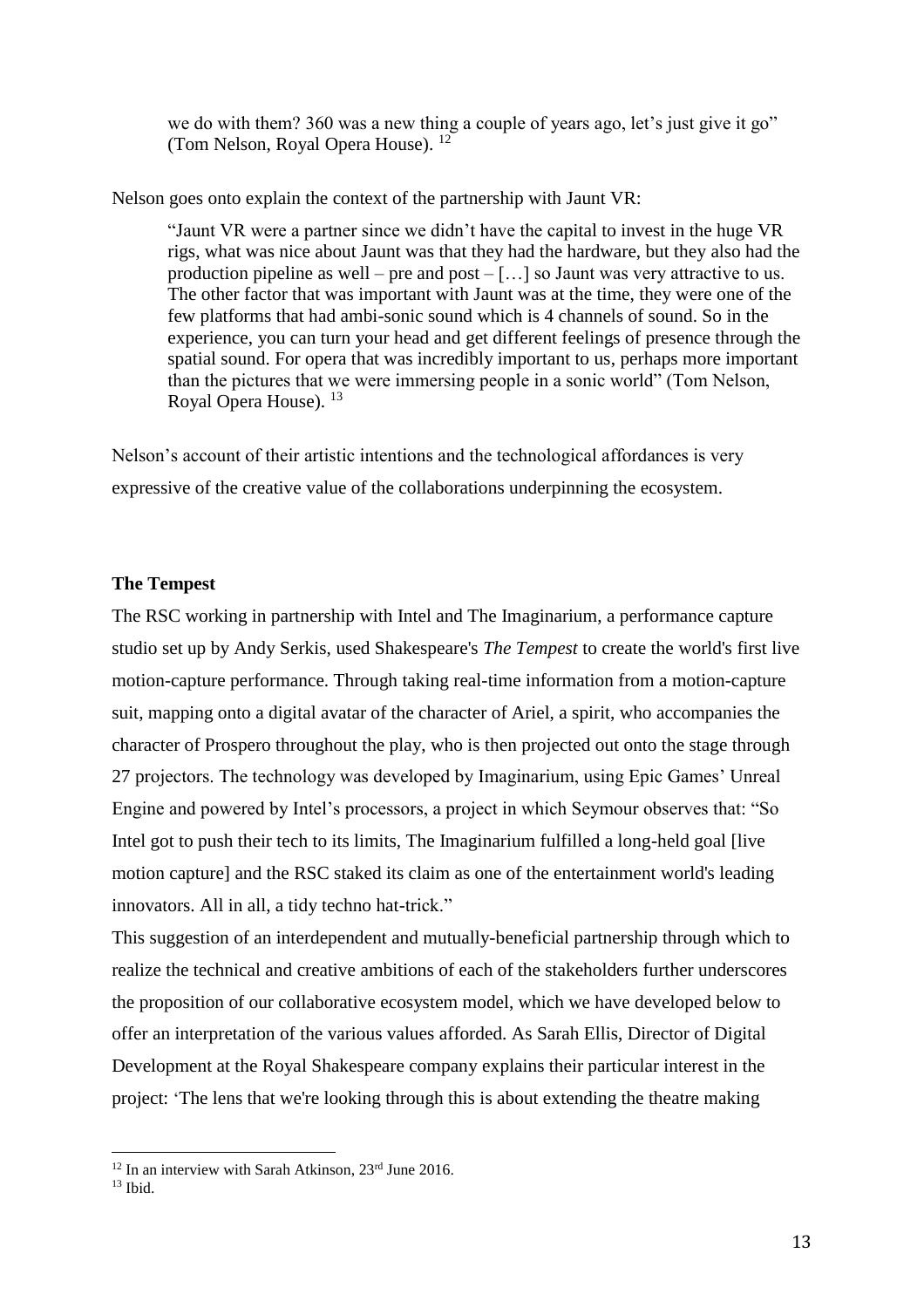toolkit. So it's not creating a sort of next step broadcast experience, it's about creating a theatrical experience.'<sup>14</sup>



Figure 2: The outcomes and affordances of the temporary collaborative VR ecosystem

In figure 2, we highlight some of the benefits and outcomes that emerge from these collaborative projects. As Bachmann has argued: "…an overall ecosystem is viewed as a pattern of coordination amongst all the lives within it, each of which establishes a *perspective of value*" (Bachmann et al, 2012, p. 5 emphasis added). Bachman's "perspectives of value" and Normann and Ramirez's "value constellations" (1993) that are evidenced in these ecosystems lead to at least these five significant outcomes:

 $14$  In an interview with Sarah Atkinson,  $14<sup>th</sup>$  July 2017.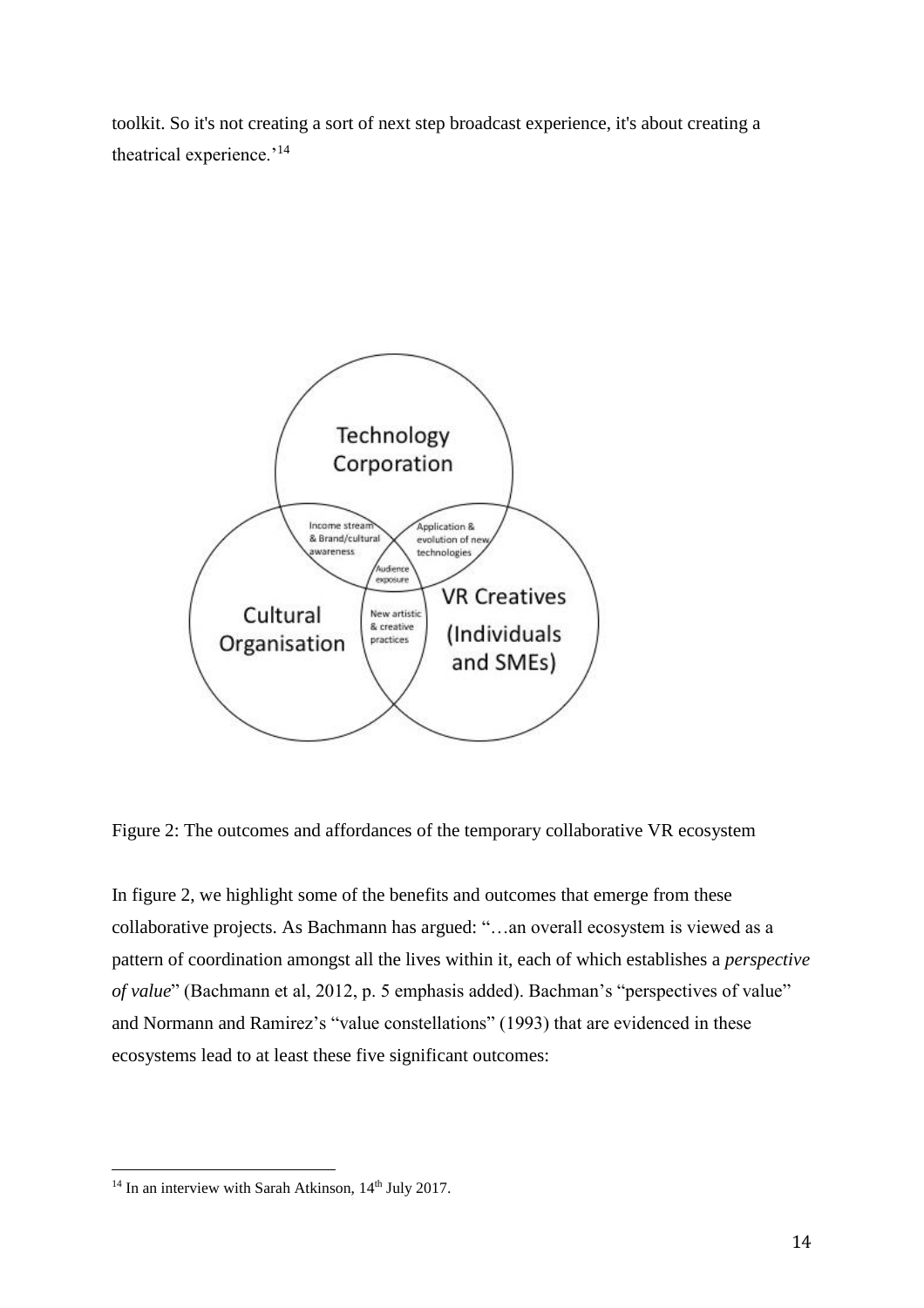- 1. **An increased income stream** through sponsorship and support of the large technology company. The technology organization provides both a technical infrastructure and a high profile platform through which to show high-cultural and sometimes marginal works; It improves the 'brand awareness' of the technology company through an accessible and relatable approach to showcasing the technologies capabilities;
- 2. The application of new technologies and the **advancement of nascent technologies** through experimentation. The embedding of smaller organisations and their flexible, agile and iterative working practices in the context of large companies or established institutions has been referred to as 'intra-preneurship'<sup>15</sup>;
- 3. The **evolution of new creative and artistic practices**. Expanding the performative palette, performing for camera and for new technologies can advance artistic exploration and discovery;
- 4. The **exposure of audiences to** new new entertainment experiences (VR) and also to high-cultural art forms that they would not normally experience;
- 5. The **creation of an "innovation community"** (Borgh and Cloodt, 2012, p. 15) through bringing different artists, practitioners and skill-sets together. Whether these are long-standing and sustaining communities remains to be seen, but certainly at the point of production, the characteristic of an innovation community is its temporary and time-bound nature, focused on a particular project at a specific moment in time.

# **An increased income stream**

 $\overline{a}$ 

This fusion of technology and arts provides further evidence of the validity of the outcomes of a recent report into the digital sector that established a terminology which captured this type of inter-disciplinary working between these sectors: "Fused businesses are those that combine creative art and design skills with technology expertise." (Sapsed and Nightingale, 2013, p.1). They go on to describe how this fusion impacts upon the potential performance of an organization or collaboration: "when this knowledge is combined with current technological knowhow, the performance of the firm becomes 'superfused', achieving superior levels of innovation and growth" (Ibid, p. 5). Here, the 'knowledge' they refer to is that which has been gathered through audience and client response to social media.

<sup>&</sup>lt;sup>15</sup> The Remix Conference: Culture, Technology, Entrepreneurship, 18-19 January 2017.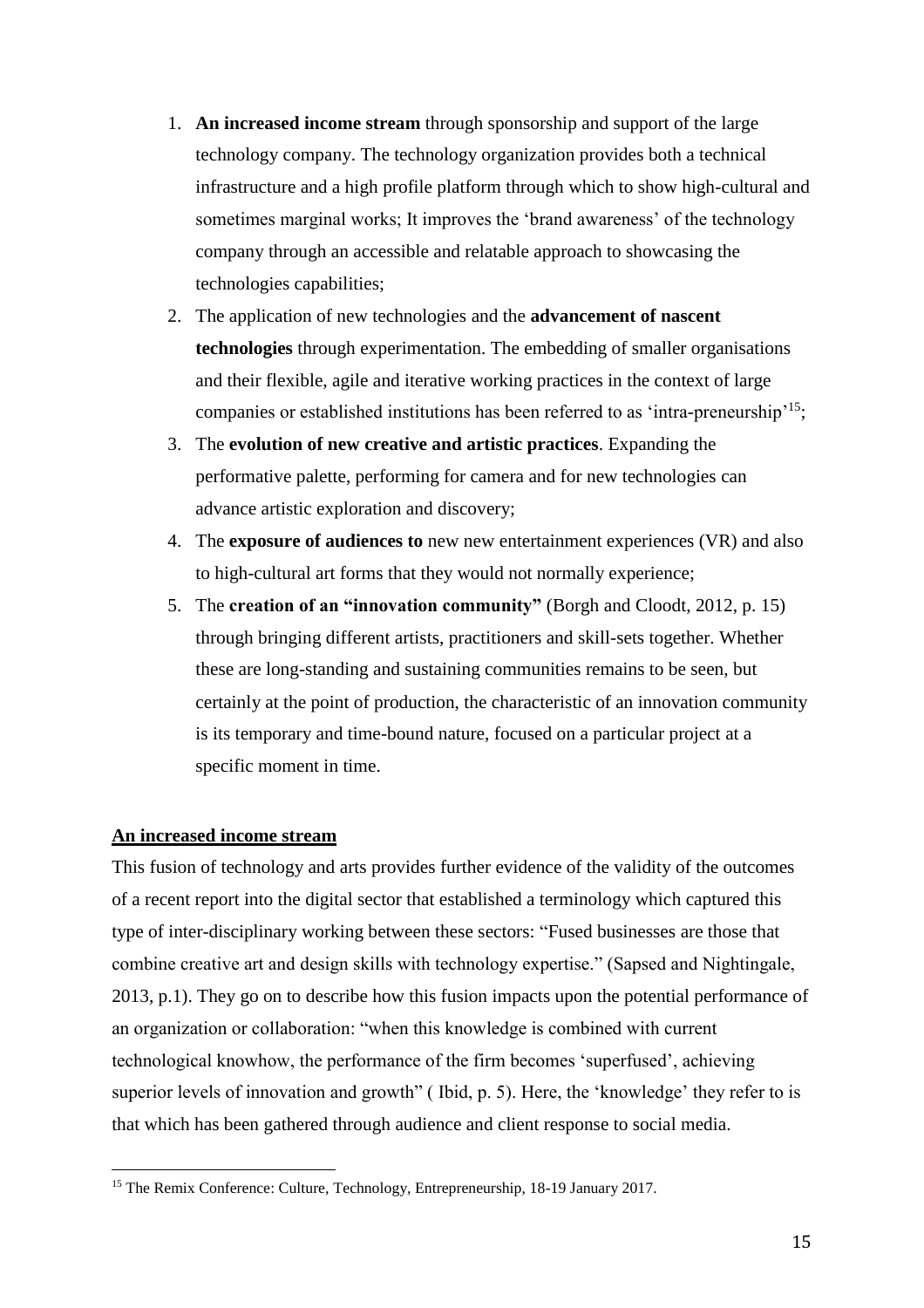The report is referring to super-fused firms, whereas I am taking the term to apply to superfused collaborations, which are potentially distinct, however, the organisations identified as superfused are often project based SME's making use of a wide range of freelancers working in time bound collaborations . The underpinning characteristics of Superfusion are key elements of the VR/XR ecosystem.

ROH explained how they were able to leverage the strong subscriber base that they have on YouTube to garner responses and feedback. This proved to be particularly useful in taking on feedback from The Nutcracker experience to the subsequent production of Nabucco. The notion of a 'superfused' collaboration can be drawn out from Tom Nelson's account of how his particular set of partnerships worked:

"It was a good collaboration because they brought the tech and the production knowhow and we brought the artists and the idea and took it from there […] We partnered with the V&A to deliver an exhibition on opera later this autumn, and they wanted some amazing sound for their Nabucco room. So it worked for them to come on board and bring their sound designers to capture the sound in the right way. We were able to create a sound mix for the Jaunt platform and then also there is a separate sound mix for the exhibition that is audio only." (Tom Nelson, Royal Opera House) <sup>16</sup>

Factory 42 recount what could be considered a similar 'fused' approach to their work:

"John's background in executing at a business level and a production level, very complicated advanced imaging. John was responsible for helping to introduce HD TV to Sky, and then 3D […] and my background is more the factory floor of filmmaking, I've done a lot of CG and a lot of stereo-3D, and I was an editor for many years, so I'm half way between technical and creative. So together we make quite a good team to approach VR, and make some quality content." (Dan Smith, Factory  $42$ )<sup>17</sup>

#### **Advancement of nascent technologies**

As noted above, in our observations around the emergence of new technologies - the core story telling mechanism is the showcase of the technological platform, in order to communicate and aestheticize the capabilities of the technology. In the case of 360-degree media and VR, this manifests through the notable aesthetic of 'working in-the-round' – where each of the pieces require the viewer to continually pivot in their position– to see all around them in these spherical vistas. In *Giselle*, the viewer is visually guided to track the performance of the dancer as she circulates the space. In *Fabulous.Wonderland* the Cheshire

 $16$  Ibid.

 $17$  In an interview with Sarah Atkinson,  $23^{\text{rd}}$  June 2016.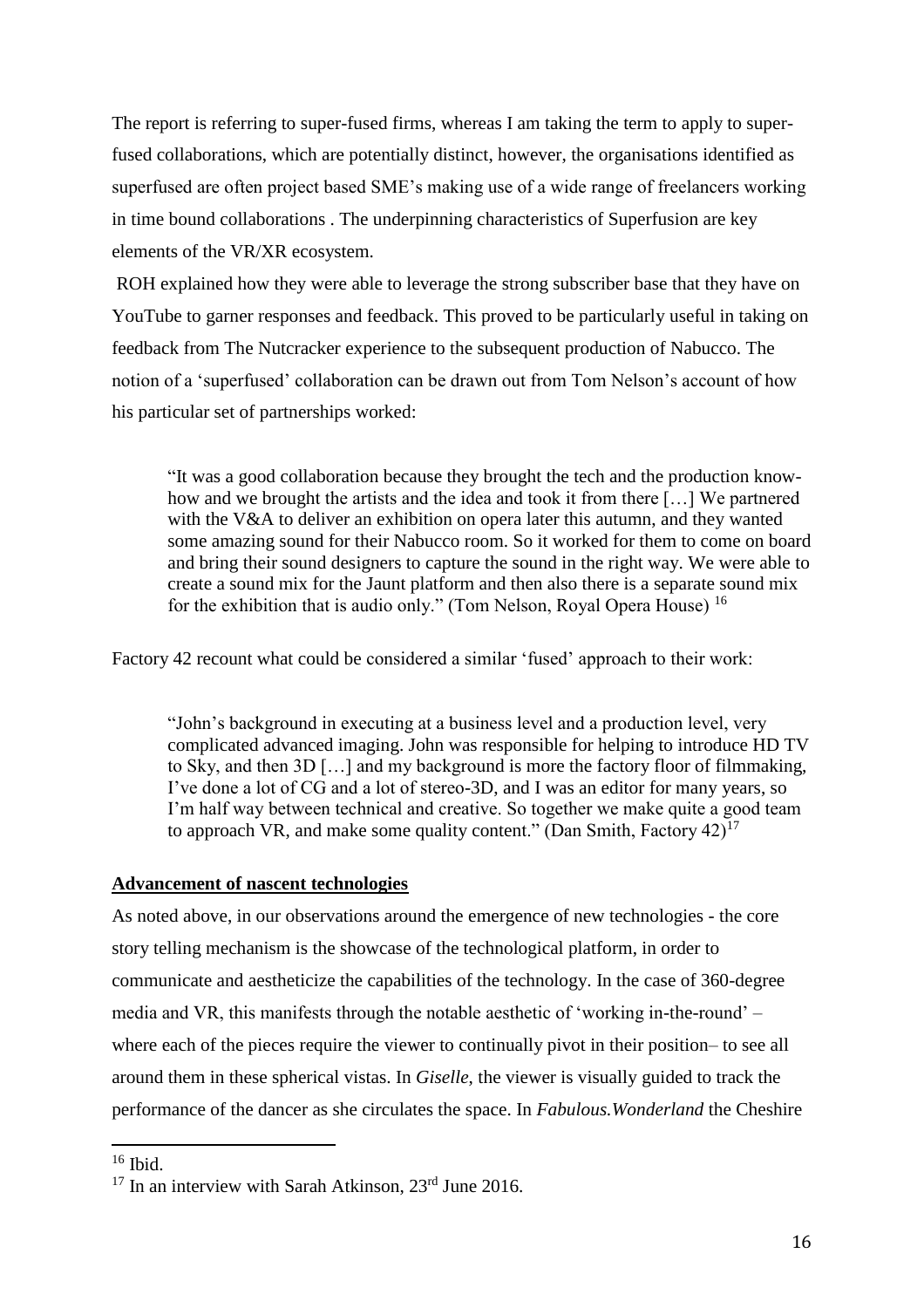cat appears above, below and behind the viewer's field of vision, no sooner has it appeared it evaporates and appears elsewhere. In *Nabucco,* the viewer is surrounded by the chorus, is positioned within them, and so can pivot around 180-degrees to study each of the performers faces. Turning full circle reveals the conductors and behind-the-scenes personnel in the rehearsal space and then the audience in the opera house, itself. In *The Tempest*, audience members perceive a holistic 3D projection of Ariel whilst simultaneously able to view the performer playing the character in a full motion capture suit. Here the behind-the-scenes production becomes part of the spectacle to deepen the audiences' engagement and experience.

## **The evolution of new creative and artistic practices**

These examples are all at the convergence of digital production practices, many of which are used in feature films such as motion capture, green screen and visual effects (VFX). This reflects a wider trend of production convergence within the digital industries in which digital production 'shops' (formerly known as post production houses) offer a range of services which cut across film, television, games and all forms of digital media. Here we see a full integration of art forms – the artificiality of film special effects and the physicality of live performance – both used to working in either a virtual or a material 360-degree space. As our examples illuminate, it is the theatrical arts that are providing a welcome home in VR due to these characteristic and familiar three-dimensional spaces. It mirrors the aesthetic of theatrical spatialised performance providing a sense of being in amongst the production, a mingling between actor and audience that temporarily destabilises the boundaries between these subjectivities. Each of these experiences place the viewer in the performative space, as if in a promenade performance, and the conventions of immersive theatre. As Johanna Nicholls, Senior Digital Producer at the National Theatre's Storytelling Studio stated: "we bring old practices, the ancient art of storytelling: the well established process of creating spatial sound; what it is to spatialise the story  $[\dots]$ ; what it is to create presence – all of which theatre does, and we bring all of that into the technology".<sup>18</sup>

Furthermore, the form enabled the advancement of theatrical practice in contrast to the last significant development and fusion between screen and stage in the form of the flat twodimensionality of event cinema. Although, as we have noted this is a proven and lucrative

 $18$  Ibid.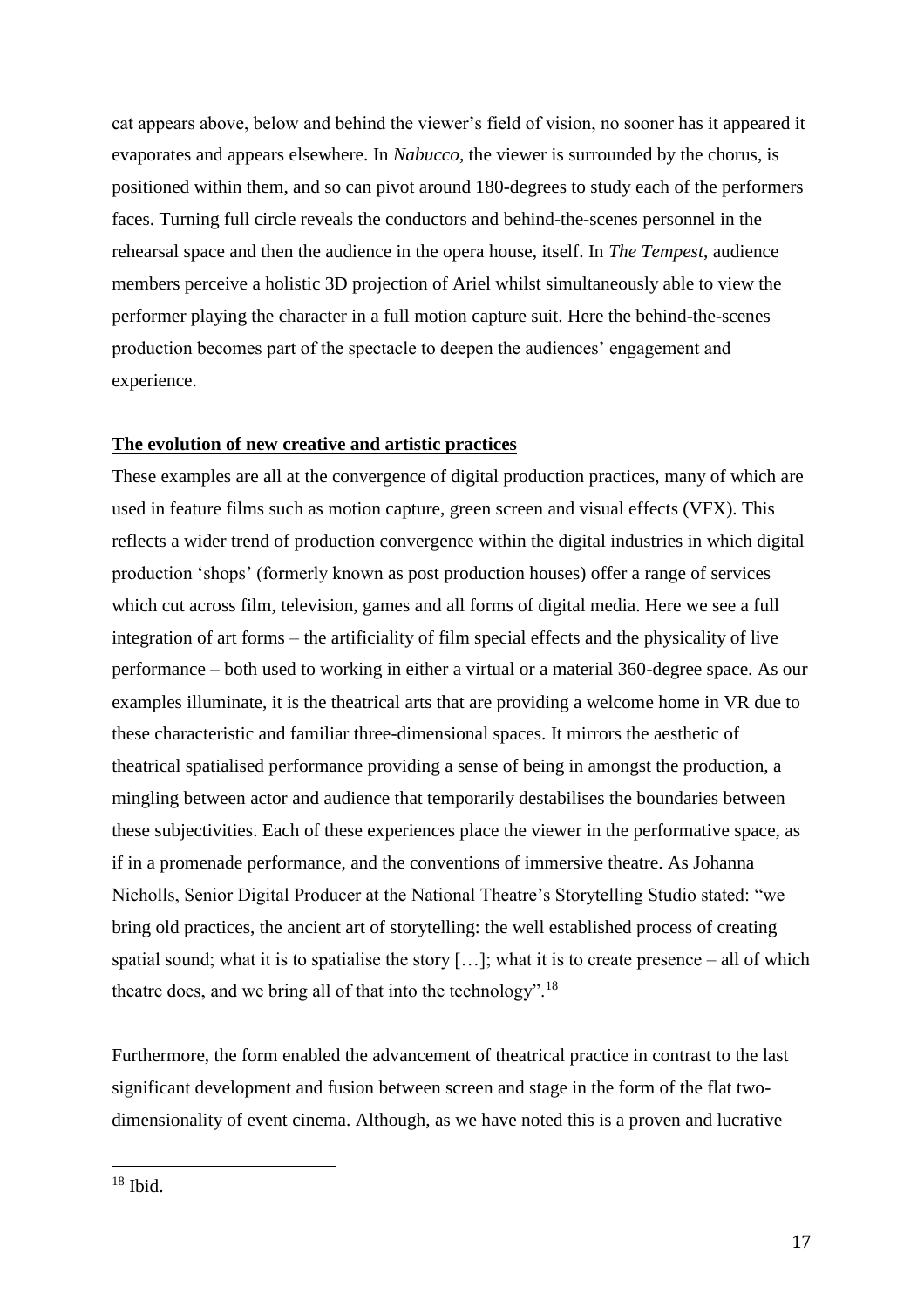business model for the larger cultural players, in broadening and widening appeal, but one which does not necessarily engender innovation – the camera positions and cutting (particularly in opera and ballet) are highly conservative and formulaic – and are also limited by the buildings themselves. As Nelson stated of the engagement with the affordances of VR in terms of artistic and creative development having already "tested various production methodologies and ways of capturing sound."<sup>19</sup>

VR is also being used as a performative tool through which to develop actors' performances. For example, Jeremy Herrin, the director of *Plough and the Stars* took all of the cast through the *Easter Rising* VR experiences as part of the characterization process in the pre-rehearsals.

# **The exposure of audiences to new aesthetic and new entertainment experiences**

Each of the four case studies present new mechanisms for audience engagement, both growing breadth of audience reach, and enhancing depth of audience engagement. By embedding commercial technologies in audience engagement strategies, these examples have all sought to engender immersive, meaningful engagements. Holden discusses the extent to which audience choice is indicative of a healthy ecosystem. He proposes the measurement of a number of 'vital signs' in order to assess the robustness of the ecosystems' infrastructure:

"Variety is source of ecological strength: it is better for the health of the ecology, for example, that the theatre sector in a big city has a variety of sizes of venue and a wide range of different types of performance being staged, rather than offering a collection of long-running musicals, even if they attract big audiences. The health of the ecology cannot be judged in terms only of audience numbers or financial turnover." (Holden 2015, p. 33)

The term ecosystem implies its evolutionary capacity and sustainability, it suggests that something natural and positive will emerge out of these constellations which grow from new technological opportunities. We can see evidence of the 'health' of the Virtual Reality ecosystem in the extent of the critical recognition being given to these projects and the number of awards that they have garnered.

# **The creation of an "innovation community"**

Each of the four examples studied demonstrate how innovation can be nurtured in a multipartner, cross-domain and interdisciplinary collaboration. Although, as many have noted,

 $19$  Ibid.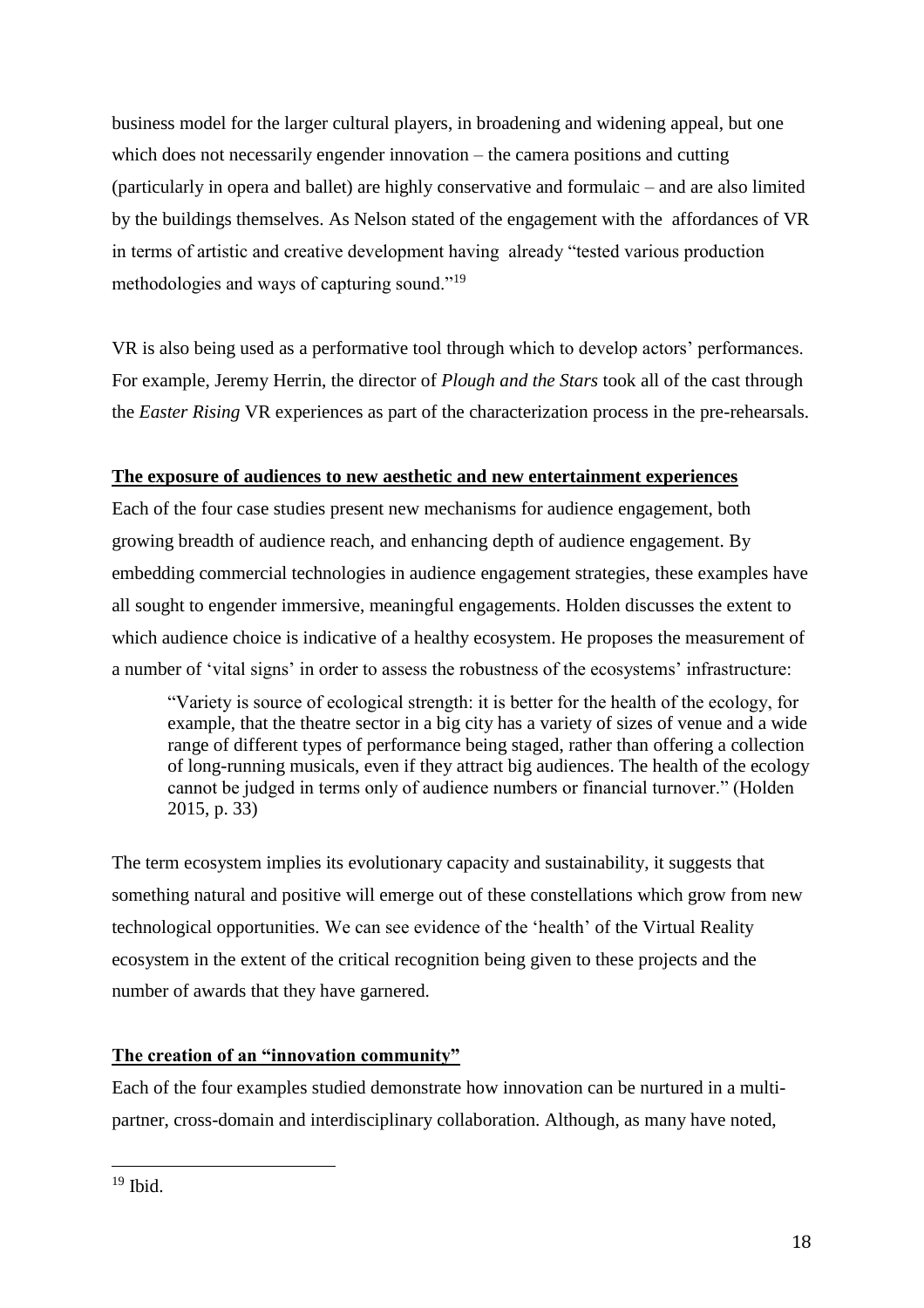aside from computer gaming, there are yet to be successfully scalable business models established for VR distribution and exhibition. As Tom Nelson commented:

"These are R&D opportunities where we don't know if there's a commercial model yet, we hope there might be in the future, but we need to test it first and so 360, two years ago fitted into that, now 360 is 'business as usual' for most organisations, which have it as part of their marketing portfolio" (Tom Nelson, Royal Opera House).<sup>20</sup>

In the context of the UK there are a number of initiatives such as the Digital Catapult that provide a national infrastructure through which to support the advancement of the technologies that underpin VR and a platform for securing financial investment and support. The Digital Catapult has very recently highlighted the need for support in this area:

"The UK has a significant opportunity to repeat its successes from the related film production, visual effects and video games industries on these emerging VR, AR and mixed reality platforms. They will have closely related skillset, business and ecosystem requirements, meaning the UK starts with some advantages, but lacks investment and strong central coordination" (Digital Catapult, 2017, p. 11).

Despite this lack of investment, the examples discussed in this article have succeeded in creating the spaces that have become crucial to innovating and advancing the form, establishing new modes of production and new mechanisms for audience engagement. The National Theatre underscore the value of their approach to production and collaboration, which is "totally iterative development, open minds, open collaboration, state of discovery" (Nicholls). They also express their openness to the different forms of immersive technology: "we would as much do a single sound piece as we would a VR piece, or an emotional response piece using artificial intelligence, and algorithms around that, volumetric capture, social VR, it's immersive technology, generally. And identifying the stories that need to be told." (Ibid.)

# **It is important to note that the innovation communities that I refer to within the ecosystem are temporally fleeting.**

This article forms part of a wider longitudinal study in which we are the mapping the evolution and integration of Virtual and Extended Reality in arts organisations over the next two years. Whether new business models will emerge for saleable VR experiences, or whether the solo VR experience will persist as the dominant model for theatre audiences is

 $20$  Ibid.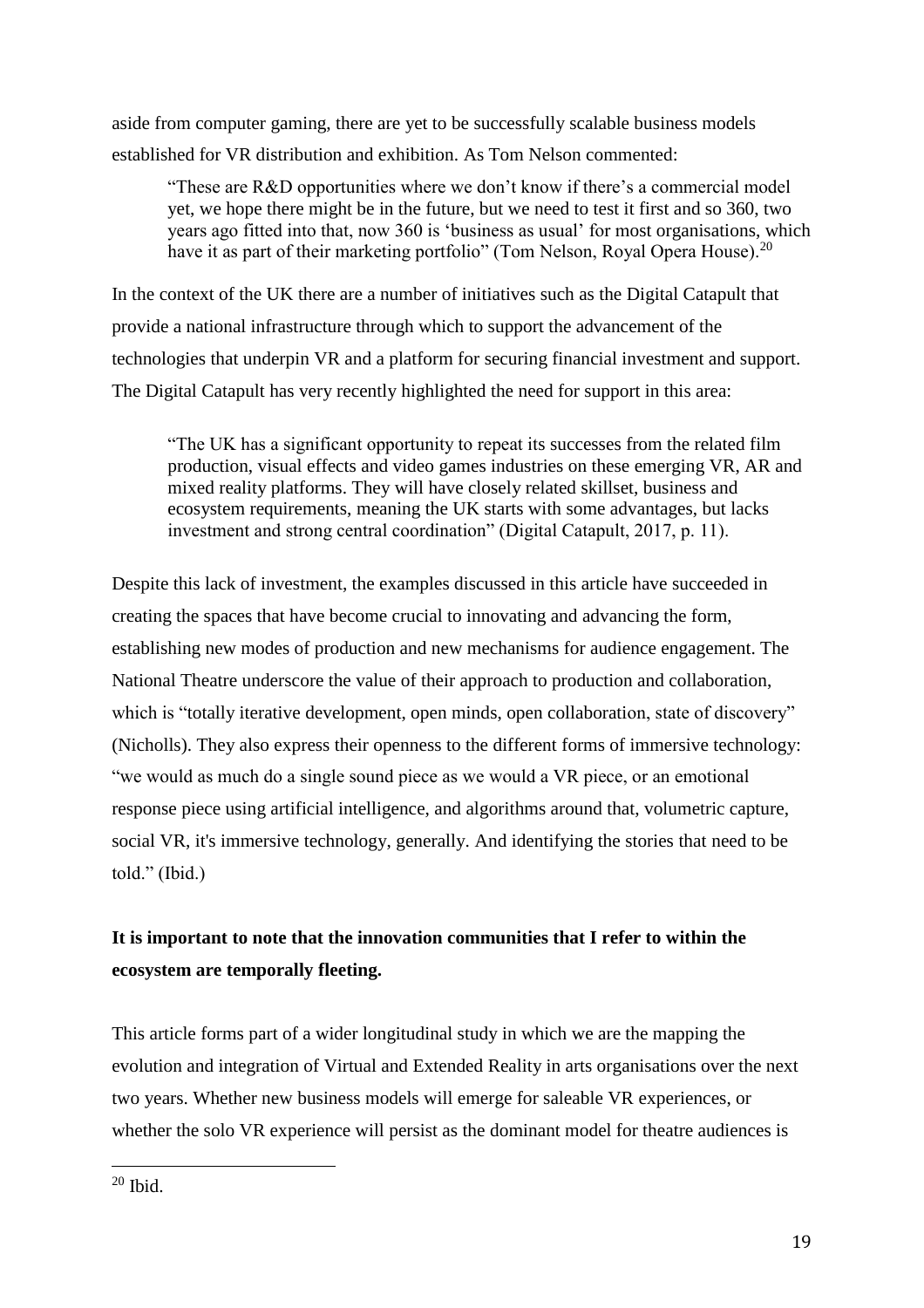yet to be seen. Ben Lumsden from The Imaginarium identifies where the form will develop through his own proposition of the genre of "Site-specific augmented reality theatre" (in Seymour, 2017). What is currently very clear is that these are all progenitors of a type of collaboration which has successfully advanced the aesthetics, the artistic possibilities and the production techniques of the form. Furthermore, the emerging Extended Reality ecosystem that has been proposed in this article can be viewed as a microcosm of the technological evolution of the creative industries in the UK, where lessons can be learned about how technological intervention can be nurtured and advanced.

#### **Bibliography:**

Atkinson, S. (2014) Beyond the Screen: Emerging Cinema and Engaging Audiences. New York: Bloomsbury.

Atkinson, S. and Kennedy, H.W. Live Cinema Conference Report. Alphaville: Journal of Film and Screen Media: 12. Winter 2016.

Bachmann, G., et al., 2012. *Cultural Value Networks*. Bristol: Digital Cultures Research Centre, University of the West of England, at: [http://www.dcrc.org.uk/research/cultural](http://www.dcrc.org.uk/research/cultural-value-networks-summary-report/)[value-networks-summary-report/](http://www.dcrc.org.uk/research/cultural-value-networks-summary-report/)

Bazalgette, P. 2017. Independent review of the creative industries." London.

Bennett, I. BOP Consulting, 28 April 2015, Why there is no such thing as a creative industries 'ecosystem', [http://bop.co.uk/articles/why-there-is-no-such-thing-as-a-creative](http://bop.co.uk/articles/why-there-is-no-such-thing-as-a-creative-industries-ecosystem)[industries-ecosystem](http://bop.co.uk/articles/why-there-is-no-such-thing-as-a-creative-industries-ecosystem)

Borgh, M., M. Cloodt, et al. "Value creation by knowledge‐ based ecosystems: evidence from a field study." R&D Management 42 (2): 150-169, 2012.

Creative Industries Strategy, 2014, London: Creative Industries Council.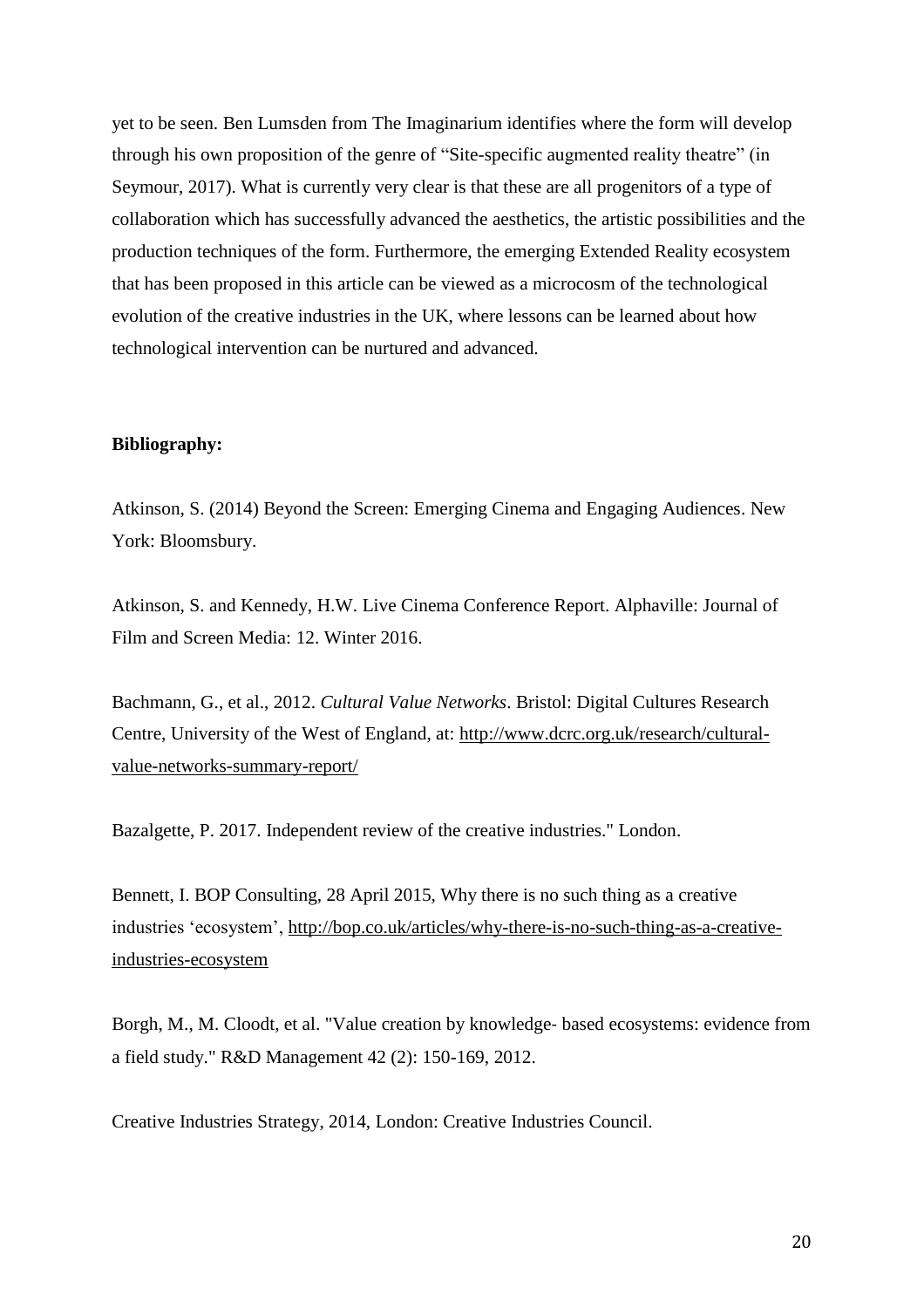Digital Catapult (2017). Driving the UK Economy through Digital Innovation. London: Digital Catapult.

Gunning, T. (2000) 'The Cinema of Attraction: Early Film, Its Spectator, and the Avant-Garde', in Film and Theory: An Anthology, ed. Robert Stam and Toby Miller (Oxford: Blackwell, Original edition, 1994, 2000), 229–235.

Hearn, G., Simon Roodhouse, and Julie Blakey. 2007. From value chain to value creating ecology, International Journal of Cultural Policy 13(4): 419-436.

Hempel, J. (2015) 'LA's Philharmonic Is Bringing the Symphony to Everyone—In VR.' Wired. 8<sup>th</sup> September 2015. [online]<https://www.wired.com/2015/09/la-philharmonic-vr/>

Hernández-Acosta, J. (2015) Understanding "Cultural Ecosystems" in Creative Industries Policies. In *encateSCHOLAR*: issue 4. <http://site.transit.es/encatcscholar/?p=1013>

Holden, J. (2015) "The ecology of culture." A Report commissioned by the Arts and Humanities Research Council's Cultural Value Project. Art's & Humanities Research Council (2015).

Jeffcutt, P. (2004) Knowledge Relationships and Transactions in a Cultural Economy: Analysing the Creative Industries Ecosystem. *Media International Australia*, 112 (1), 67-82.

Matarasso, F., 2012. *Where We Dream: West Bromwich Operatic Society and the Fine Art of Musical Theatre*. West Bromwich: Multistory.

Normann, R. and R. Ramirez From Value Chain to Value Constellation: Designing Interactive Strategy . HARVARD BUSINESS REVIEW 71 : 65-65, 1993.

Komorowski, M. (2016): The Seven Parameters of Media Clusters, International Journal of Media & Cultural Politics, 12(2), 171-191.

Landry, C. (2012), *The creative city: A toolkit for urban innovators*, London: Earthscan.